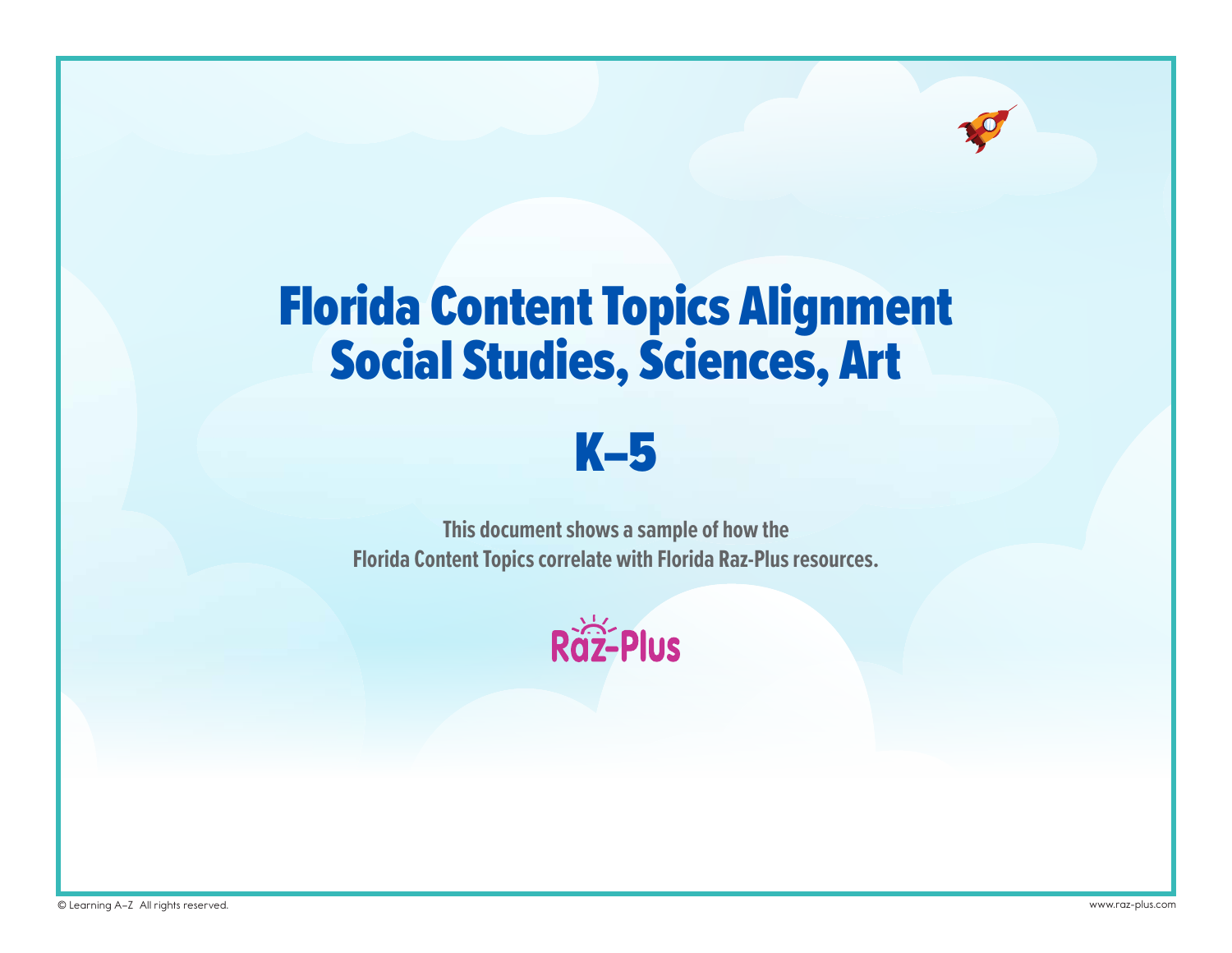

| <b>SOCIAL STUDIES</b>        |                                                  |                                                             |
|------------------------------|--------------------------------------------------|-------------------------------------------------------------|
| <b>SUBJECT</b>               | <b>TOPIC</b>                                     | <b>LINK TO RESOURCE CORRELATIONS</b>                        |
|                              |                                                  | Leveled Book: Christmas Eve (Level aa)                      |
|                              |                                                  | Leveled Book: My Hanukkah (Level aa)                        |
|                              |                                                  | Leveled Book: The Parade (Level A)                          |
|                              |                                                  | Leveled Book: On Thanksgiving (Level B)                     |
| U.S. History                 | <b>Historical Knowledge</b>                      | Leveled Book: The Festival of Lights (Level C)              |
|                              |                                                  | Leveled Book: Then and Now (Level C)                        |
|                              |                                                  | Shared Reading: A Lucky Chinese New Year (Level 1)          |
|                              |                                                  | Shared Reading: We're Going to Grandma's! Hurray! (Level 1) |
|                              |                                                  | Leveled Book: Safe, Not Safe (Level A)                      |
|                              |                                                  | Leveled Book: I Am a Community Worker (Level B)             |
|                              | Foundations of Government,                       | Leveled Book: Quiet or Loud? (Level C)                      |
| <b>Civics and Government</b> | Law, and the American<br><b>Political System</b> | Leveled Book: Taking Turns (Level C)                        |
|                              |                                                  | Shared Reading: Hats at Work (Level 1)                      |
|                              |                                                  | <b>Shared Reading: One Red Sled (Level 1)</b>               |
|                              |                                                  | Leveled Book: Nice, Not Nice (Level A)                      |
|                              |                                                  | Leveled Book: Pick Me! (Level C)                            |
|                              |                                                  | Leveled Book: Taking Turns (Level C)                        |
| <b>Civics and Government</b> | <b>Civic and Political Participation</b>         | Leveled Book: We Make Good Choices (Level C)                |
|                              |                                                  | <b>Shared Reading: Ant and Grasshopper (Level 1)</b>        |
|                              |                                                  | <b>Shared Reading: One Red Sled (Level 1)</b>               |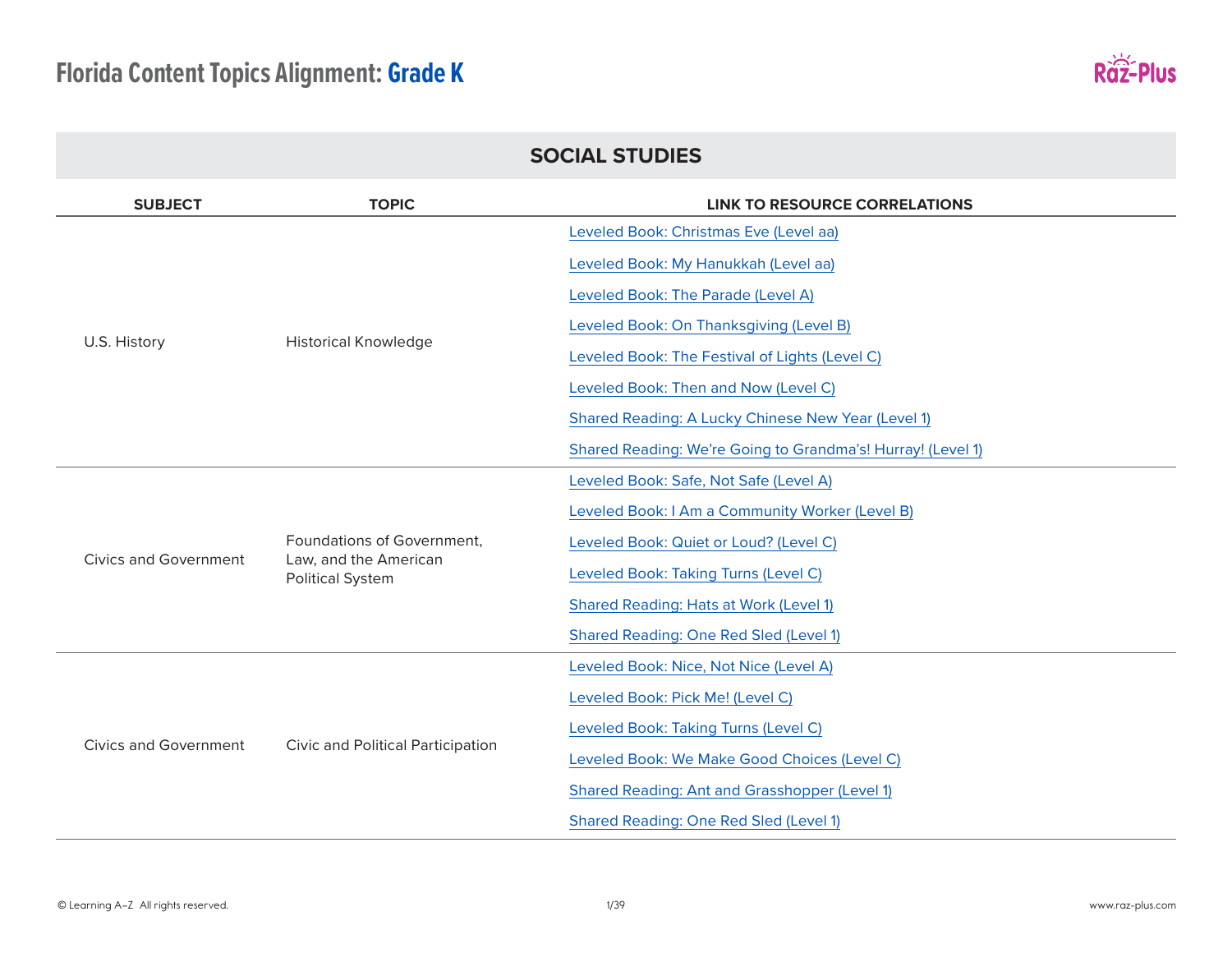

|                       |                                    | <b>SCIENCE</b>                                                   |
|-----------------------|------------------------------------|------------------------------------------------------------------|
| <b>SUBJECT</b>        | <b>TOPIC</b>                       | <b>LINK TO RESOURCE CORRELATIONS</b>                             |
|                       |                                    | Leveled Book: Near and Far Away (Level B)                        |
|                       |                                    | Leveled Book: Shadows (Level C)                                  |
|                       |                                    | Leveled Book: Space (Level C)                                    |
| Earth / Space Science | Earth in Space and Time            | Leveled Book: The Moon (Level C)                                 |
|                       |                                    | Leveled Book: Too Hot (Level C)                                  |
|                       |                                    | Shared Reading Book: Come Meet the Moon (Level 1)                |
|                       |                                    | Leveled Book: These Birds (Level aa)                             |
|                       |                                    | Leveled Book: This Feels (Level A)                               |
|                       |                                    | Leveled Book: This Looks (Level A)                               |
|                       |                                    | Leveled Book: This Smells (Level A)                              |
|                       |                                    | Leveled Book: This Sounds (Level A)                              |
|                       |                                    | Leveled Book: This Tastes (Level A)                              |
| Life Science          | Organization and<br>Development of | Leveled Book: Animal Coverings (Level B)                         |
|                       | Living Organisms                   | Leveled Book: Animal Ears (Level B)                              |
|                       |                                    | Leveled Book: Animals Can Move (Level B)                         |
|                       |                                    | Leveled Book: Mouse in the City (Level B)                        |
|                       |                                    | Leveled Book: Wet Wally (Level B)                                |
|                       |                                    | Leveled Book: Elephant Car Wash (Level C)                        |
|                       |                                    | Shared Reading Book: Gordy Gorilla and His Five Senses (Level 1) |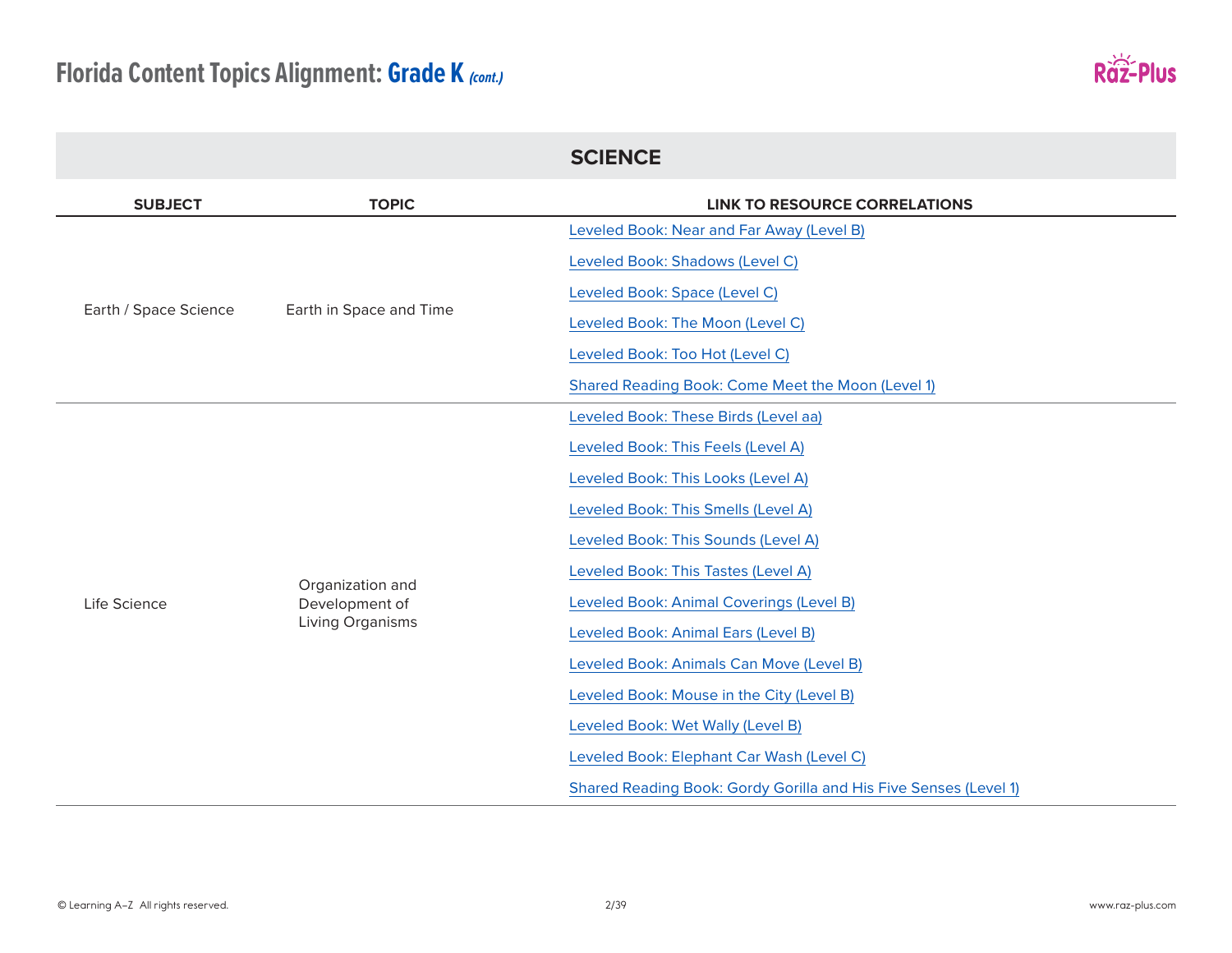

| <b>SUBJECT</b>          | <b>TOPIC</b>                | <b>LINK TO RESOURCE CORRELATIONS</b>         |
|-------------------------|-----------------------------|----------------------------------------------|
|                         | Forms of Energy             | Leveled Book: This Sounds (Level A)          |
|                         |                             | Leveled Book: We Can Make Sounds (Level A)   |
| <b>Physical Science</b> |                             | Leveled Book: What Do I Hear? (Level A)      |
|                         |                             | Leveled Book: Making Music (Level C)         |
|                         |                             | Leveled Book: Move It (Level A)              |
| <b>Physical Science</b> | Motion of Objects           | Leveled Book: Animals Can Move (Level B)     |
|                         | Forces and Changes          | Leveled Book: I Push (Level A)               |
| <b>Physical Science</b> | in Motion                   | Leveled Book: How Things Move (Level C)      |
|                         |                             | Leveled Book: Black (Level aa)               |
|                         |                             | Leveled Book: Blue (Level aa)                |
|                         |                             | Leveled Book: Green (Level aa)               |
|                         |                             | Leveled Book: Orange (Level aa)              |
|                         | <b>Properties of Matter</b> | Leveled Book: Purple (Level aa)              |
|                         |                             | Leveled Book: Red (Level aa)                 |
| <b>Physical Science</b> |                             | Leveled Book: White (Level aa)               |
|                         |                             | Leveled Book: Yellow (Level aa)              |
|                         |                             | Leveled Book: These Are Opposites (Level aa) |
|                         |                             | Leveled Book: Hot and Cold (Level A)         |
|                         |                             | Leveled Book: Opposites (Level A)            |
|                         |                             | Leveled Book: Light and Heavy (Level B)      |
| <b>Physical Science</b> | Changes in Matter           | Leveled Book: Fun with Paper (Level B)       |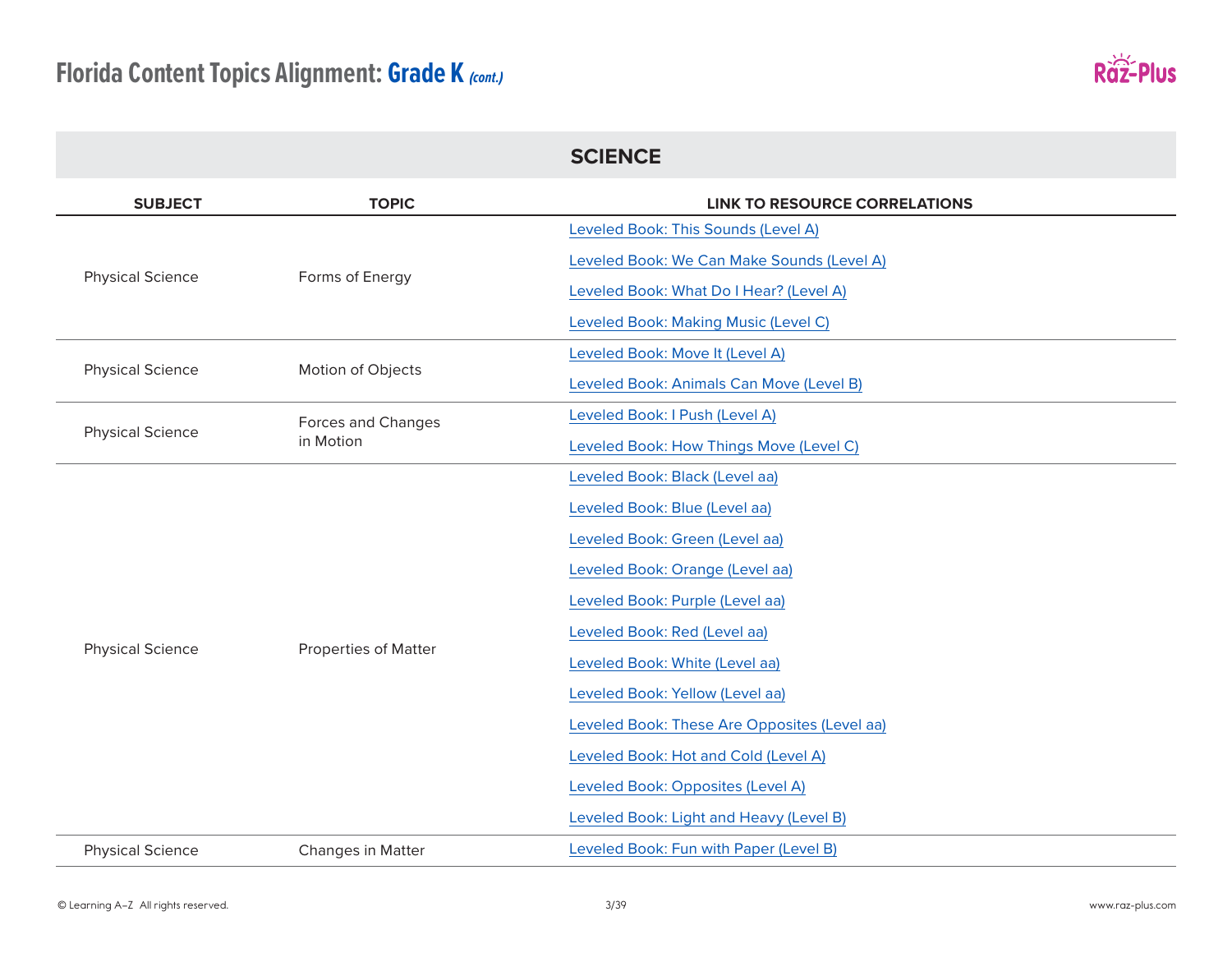

| <b>SUBJECT</b> | <b>TOPIC</b>                                | <b>LINK TO RESOURCE CORRELATIONS</b>                                 |
|----------------|---------------------------------------------|----------------------------------------------------------------------|
| Dance          | <b>Critical Thinking</b><br>and Reflection  | Leveled Book: You Can Dance (Level A)                                |
| Dance          | Skills, Techniques,<br>and Processes        | (Correlation to this K-5 topic included at a different grade level.) |
| Dance          | <b>Organizational Structure</b>             | (Correlation to this K-5 topic included at a different grade level.) |
| Dance          | <b>Historical and Global</b><br>Connections | (Correlation to this K-5 topic included at a different grade level.) |
| Dance          | Innovation, Technology,<br>and the Future   | (Correlation to this K-5 topic included at a different grade level.) |
| <b>Music</b>   | <b>Critical Thinking</b><br>and Reflection  | (Correlation to this K-5 topic included at a different grade level.) |
| <b>Music</b>   | Skills, Techniques,<br>and Processes        | (Correlation to this K-5 topic included at a different grade level.) |
| Music          | <b>Organizational Structure</b>             | (Correlation to this K-5 topic included at a different grade level.) |
|                |                                             | Song Book: Lulo Que Lulo                                             |
| <b>Music</b>   | <b>Historical and Global</b><br>Connections | Song Book: Oh Navajo Girl (Level 1)                                  |
|                |                                             | (Correlation to this K-5 topic included at a different grade level.) |
| <b>Music</b>   | Innovation, Technology,<br>and the Future   | Leveled Book: We Can Make Sounds (Level A)                           |
|                |                                             | Leveled Book: We Make Good Choices (Level C)                         |
| Theatre        | <b>Critical Thinking</b><br>and Reflection  | (Correlation to this K-5 topic included at a different grade level.) |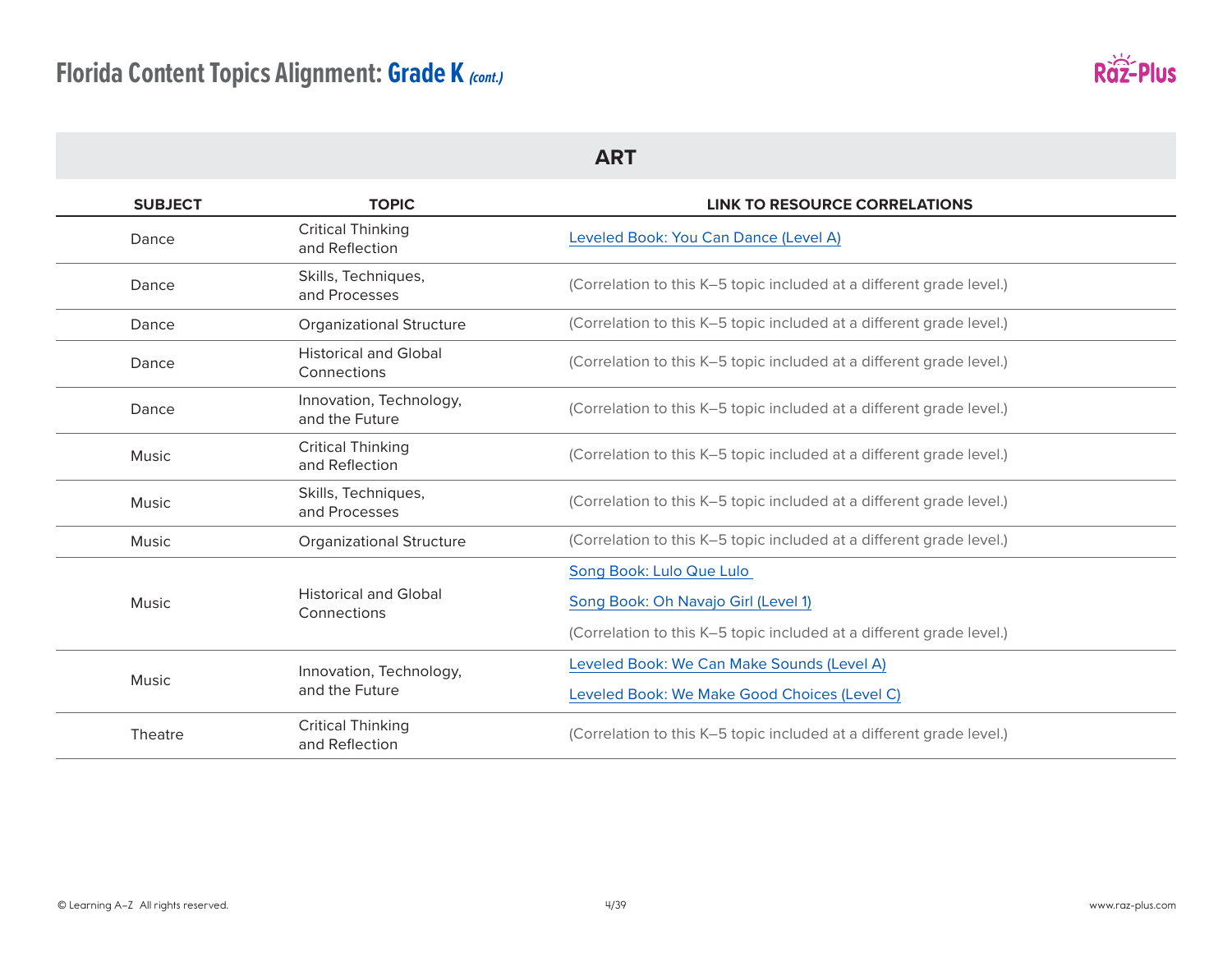

| <b>ART</b>        |                                             |                                                                      |
|-------------------|---------------------------------------------|----------------------------------------------------------------------|
| <b>SUBJECT</b>    | <b>TOPIC</b>                                | <b>LINK TO RESOURCE CORRELATIONS</b>                                 |
|                   |                                             | Leveled Book: I Love Pirates (Level A)                               |
|                   |                                             | Leveled Book: Bananas Sometimes (Level B)                            |
| Theatre           | Skills, Techniques,<br>and Processes        | Leveled Book: I Can Be (Level C)                                     |
|                   |                                             | Leveled Book: I Want to Be a Cat (Level C)                           |
|                   |                                             | Leveled Book: The Box (Level C)                                      |
| Theatre           | <b>Organizational Structure</b>             | (Correlation to this K-5 topic included at a different grade level.) |
| Theatre           | <b>Historical and Global</b><br>Connections | (Correlation to this K-5 topic included at a different grade level.) |
| Theatre           | Innovation, Technology,<br>and the Future   | (Correlation to this K-5 topic included at a different grade level.) |
|                   |                                             | Leveled Book: Fun with Paper (Level B)                               |
|                   |                                             | Leveled Book: I Love Art Class (Level B)                             |
| <b>Visual Art</b> | <b>Critical Thinking</b><br>and Reflection  | Leveled Book: Make a Superhero! (Level B)                            |
|                   |                                             | Leveled Book: Build a World (Level C)                                |
|                   |                                             | Leveled Book: New Again (Level C)                                    |
| <b>Visual Art</b> | Skills, Techniques,<br>and Processes        | (Correlation to this K-5 topic included at a different grade level.) |
|                   |                                             | Leveled Book: I Draw a Bunny (Level A)                               |
| <b>Visual Art</b> | <b>Organizational Structure</b>             | Leveled Book: I Love Art Class (Level B)                             |
|                   |                                             | Leveled Book: What Can We Draw? (Level C)                            |
|                   | <b>Historical and Global</b>                | (Correlation to this K-5 topic included at a different grade level.) |
| <b>Visual Art</b> | Connections                                 | (Correlation to this K-5 topic included at a different grade level.) |
| <b>Visual Art</b> | Innovation, Technology,<br>and the Future   | (Correlation to this K-5 topic included at a different grade level.) |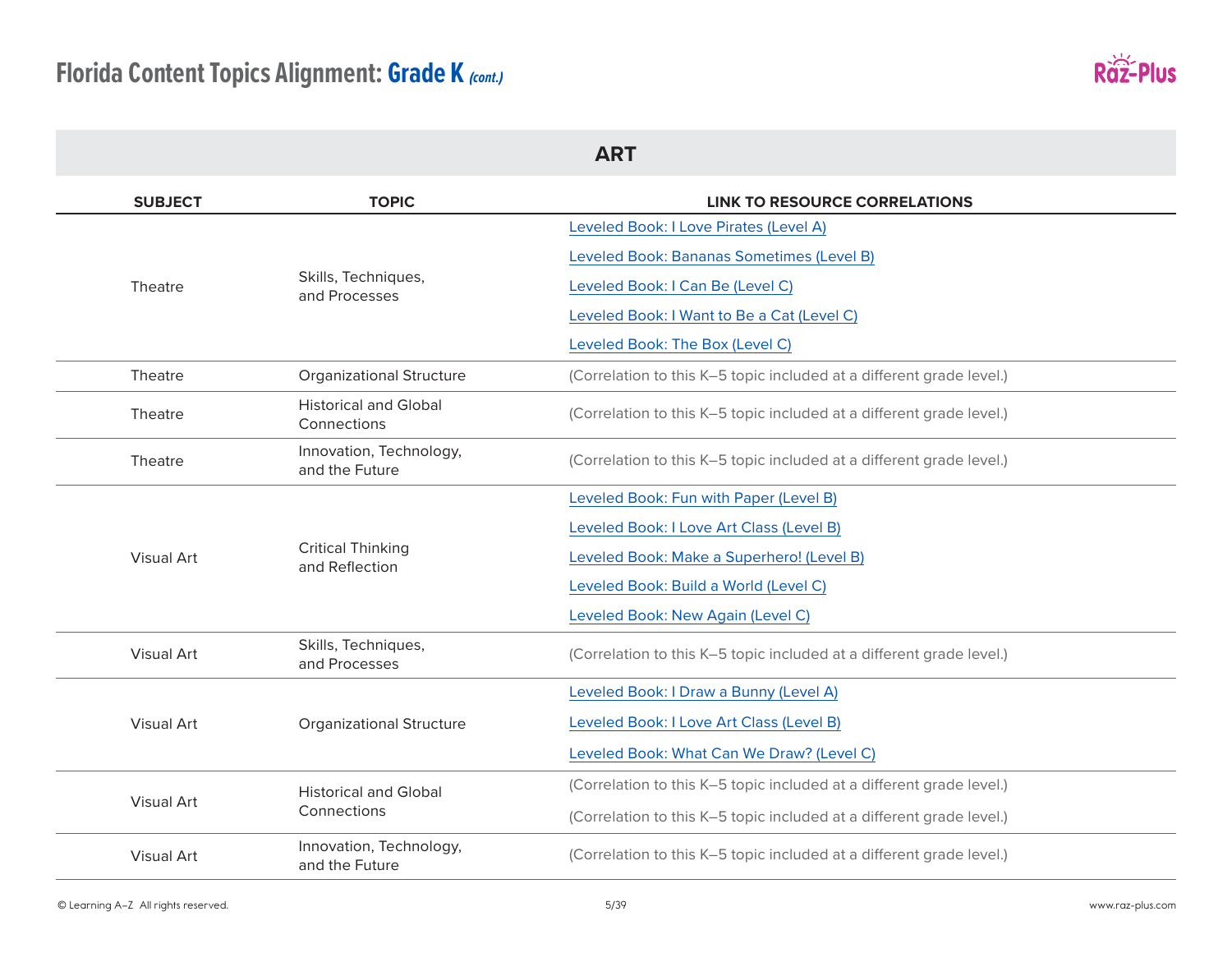

| <b>SUBJECT</b>               | <b>TOPIC</b>                                                                      | <b>LINK TO RESOURCE CORRELATIONS</b>                          |
|------------------------------|-----------------------------------------------------------------------------------|---------------------------------------------------------------|
|                              |                                                                                   | Leveled Book: Stars and Stripes (Level G)                     |
|                              |                                                                                   | Leveled Book: Abigail Adams (Level H)                         |
|                              |                                                                                   | Leveled Book: Lincoln Loved to Learn (Level I)                |
| U.S. History                 | <b>Historical Knowledge</b>                                                       | Leveled Book: The Story of the Mayflower (Level I)            |
|                              |                                                                                   | Leveled Book: Garrett Morgan and the Traffic Signal (Level J) |
|                              |                                                                                   | Leveled Book: Guess That President (Level J)                  |
|                              |                                                                                   | Leveled Book: The Story of the Statue (Level J)               |
|                              | Foundations of<br>Government, Law,<br>and the American<br><b>Political System</b> | Leveled Book: Zots Learns to Play (Level E)                   |
|                              |                                                                                   | Leveled Book: The Golden Rule (Level G)                       |
| <b>Civics and Government</b> |                                                                                   | Leveled Book: Police Officers (Levels E and H)                |
|                              |                                                                                   | Leveled Book: The Parking Ticket (Level H)                    |
|                              |                                                                                   | Leveled Book: Caring for Earth (Level E)                      |
|                              | Civic and Political<br>Participation                                              | Leveled Book: I Work at the Stables (Level E)                 |
|                              |                                                                                   | Leveled Book: Jobs We Do at School (Level E)                  |
| Civics and Government        |                                                                                   | Leveled Book: The Class Pet (Level E)                         |
|                              |                                                                                   | Leveled Book: A Dog for Sally (Level G)                       |
|                              |                                                                                   | Shared Reading Book: Working with Animals (Level 2)           |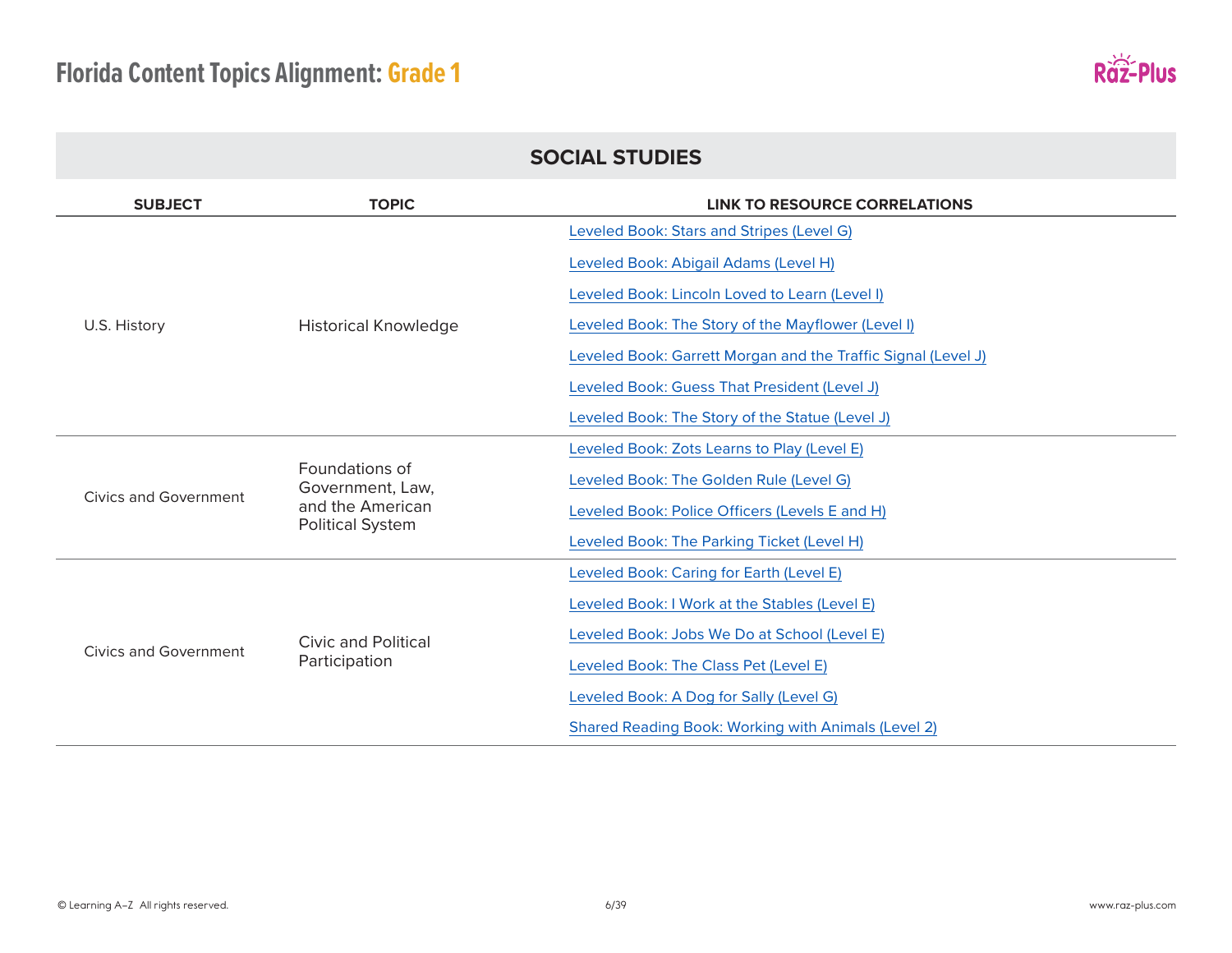

| <b>SOCIAL STUDIES</b> |                                                 |                                                        |  |
|-----------------------|-------------------------------------------------|--------------------------------------------------------|--|
| <b>SUBJECT</b>        | <b>TOPIC</b>                                    | LINK TO RESOURCE CORRELATIONS                          |  |
|                       |                                                 | Leveled Book: Give Them Back! (Level D)                |  |
|                       | <b>Structure and Functions</b><br>of Government | Leveled Book: Katie and Katie (Level D)                |  |
|                       |                                                 | Leveled Book: The Bald Eagle (Level F)                 |  |
| Civics and Government |                                                 | Leveled Book: American Symbols (Level G)               |  |
|                       |                                                 | Leveled Book: The Creature Constitution (Level J)      |  |
|                       |                                                 | Leveled Book: The Story of the Statue (Level J)        |  |
|                       |                                                 | Shared Reading Book: The Washington Monument (Level 2) |  |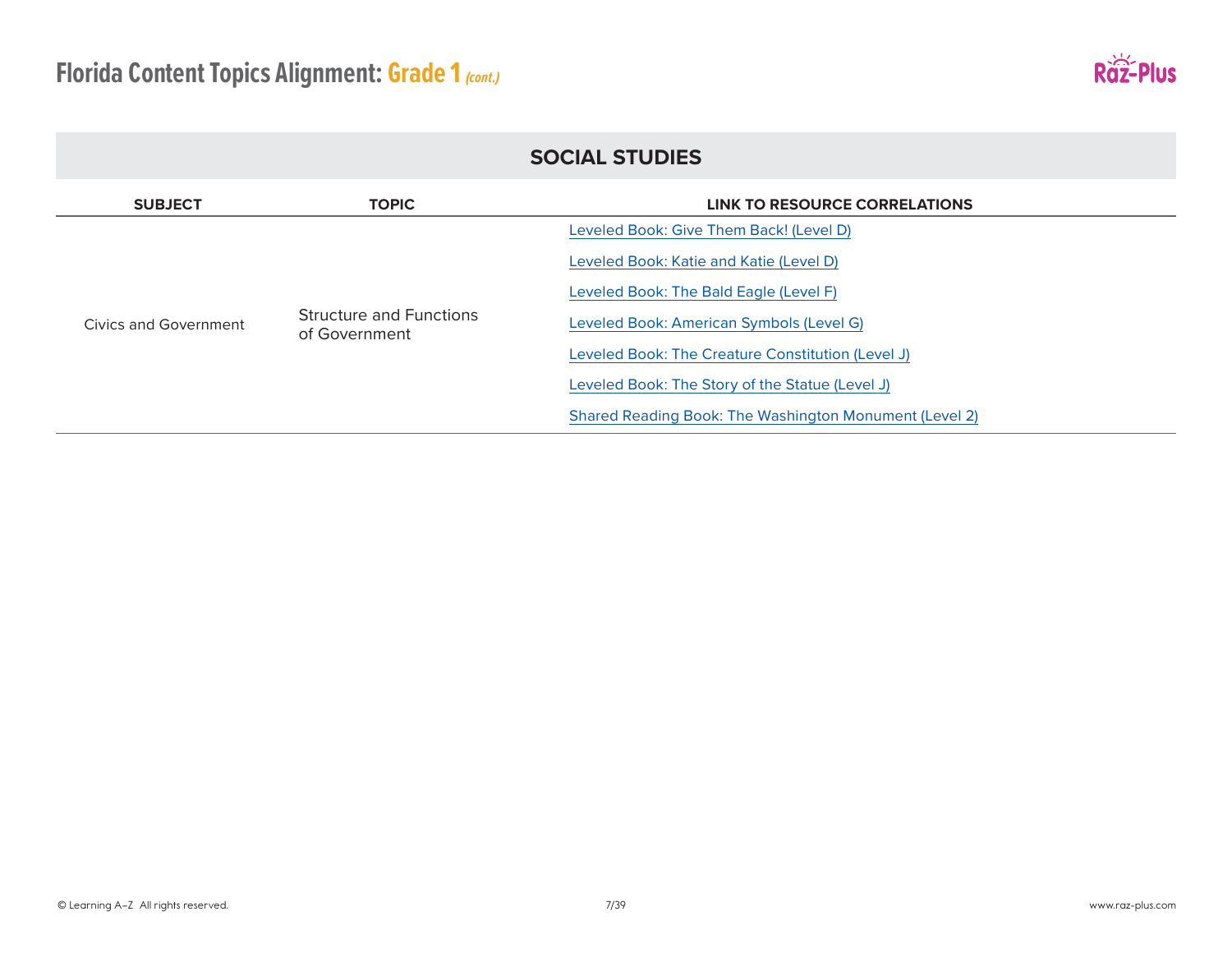

|                         |                                                        | <b>SCIENCE</b>                                                                                                                                                                                                                                                     |
|-------------------------|--------------------------------------------------------|--------------------------------------------------------------------------------------------------------------------------------------------------------------------------------------------------------------------------------------------------------------------|
| <b>SUBJECT</b>          | <b>TOPIC</b>                                           | <b>LINK TO RESOURCE CORRELATIONS</b>                                                                                                                                                                                                                               |
| Earth / Space Science   | Organization<br>and Development<br>of Living Organisms | Leveled Book: Grow Tomatoes in Six Steps (Level G)<br>Leveled Book: Our Sun (Level H)                                                                                                                                                                              |
|                         |                                                        | Poetry Book: My Stars (Level I)<br>Leveled Book: Under That Rock (Level D)                                                                                                                                                                                         |
| Earth / Space Science   | <b>Earth Structures</b>                                | Leveled Book: Earth's Water (Level H)                                                                                                                                                                                                                              |
|                         |                                                        | Leveled Book: Land and Water (Level I)                                                                                                                                                                                                                             |
| Life Science            | Organization<br>and Development<br>of Living Organisms | Leveled Book: Living or Nonliving (Level G)<br>Leveled Book: What Comes from Plants (Level J)<br>Visual Devices: Diagram (Grades K and 1)                                                                                                                          |
| Life Science            | Heredity and<br>Reproduction                           | Leveled Book: Animal Dads (Level F)<br>Leveled Book: A Seed Grows (Level G)<br>Leveled Book: Families (Level I)                                                                                                                                                    |
| Life Science            | Interdependence                                        | High/Low Book: Life in the Arctic (Readability Level:<br>Grades 1 and 2; Interest Level: Grades 3 and 4)<br>Leveled Book: Needs and Wants (Level F)<br>Shared Reading: From Pumpkin Seed to Jack-o'-Lantern (Level 1)                                              |
| <b>Physical Science</b> | Motion of Objects                                      | Leveled Book: How Do They Move? (Level F)<br>Leveled Book: Moving Bridges (Level G)<br>Leveled Book: Legs, Wings, Fins, and Flippers (Level H)<br>High/Low Passage: Newton's Laws of Motion (Readability Level:<br>Grades 1 and 2; Interest Level: Grades 3 and 4) |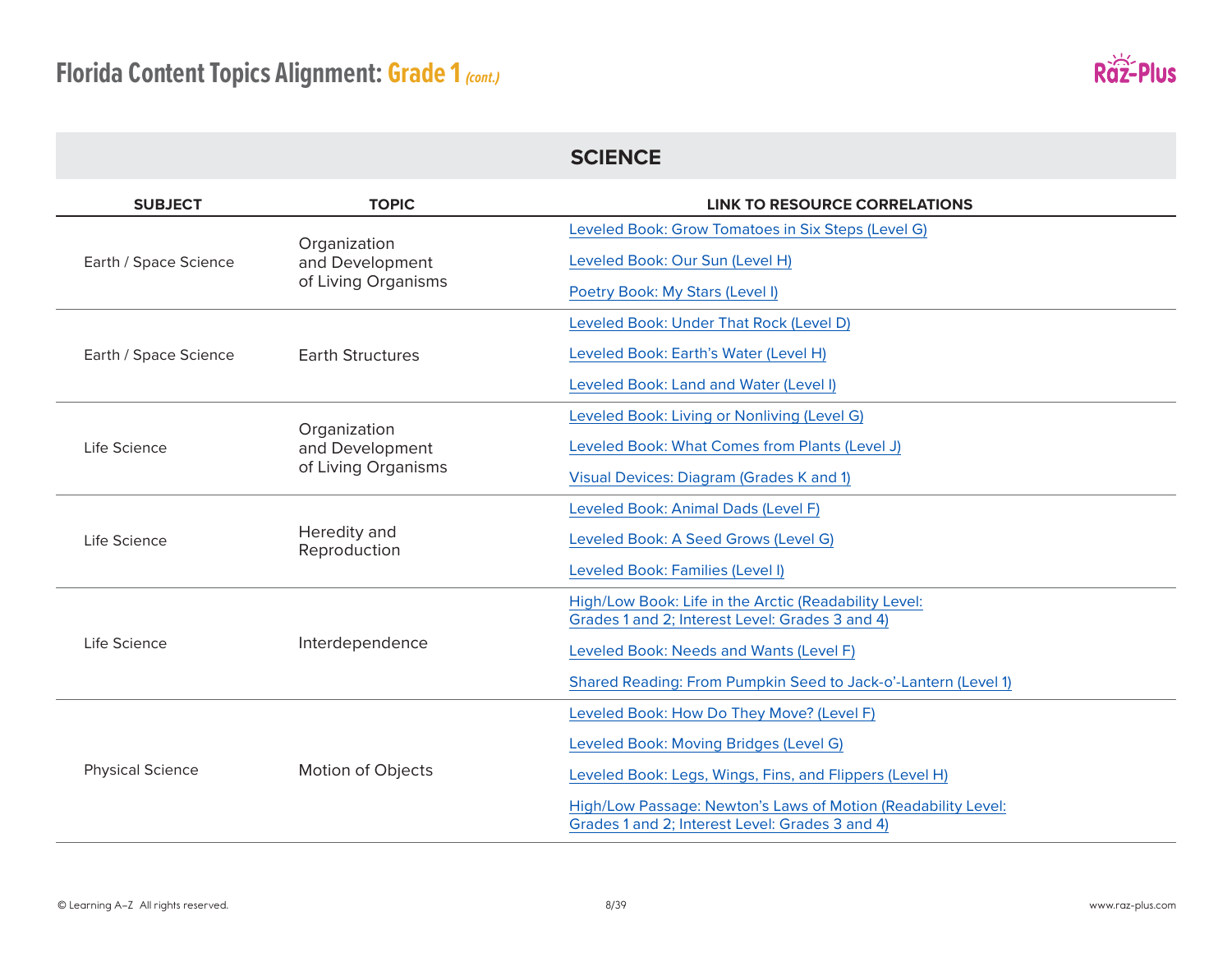

| <b>SUBJECT</b>          | <b>TOPIC</b>                    | <b>LINK TO RESOURCE CORRELATIONS</b>                                                                                                                                                                                                                                                                                                                                                   |
|-------------------------|---------------------------------|----------------------------------------------------------------------------------------------------------------------------------------------------------------------------------------------------------------------------------------------------------------------------------------------------------------------------------------------------------------------------------------|
| <b>Physical Science</b> | Forces and Changes<br>in Motion | High/Low Passage: What Are Forces?<br>(Readability Level: Grades 1 and 2; Interest Level: Grades 3 and 4)<br>High/Low Passage: Newton's Laws of Motion<br>(Readability Level: Grades 1 and 2; Interest Level: Grades 3 and 4)<br>High/Low Passage: What Are Forces?<br>(Readability Level: Grades 1 and 2; Interest Level: Grades 3 and 4)<br>Leveled Book: The Giant Turnip (Level F) |
| <b>Physical Science</b> | <b>Properties of Matter</b>     | Leveled Book: So Many Fish (Level D)<br>Leveled Book: Which Tree? (Level E)<br>Leveled Book: Does It Sink or Float? (Level F)                                                                                                                                                                                                                                                          |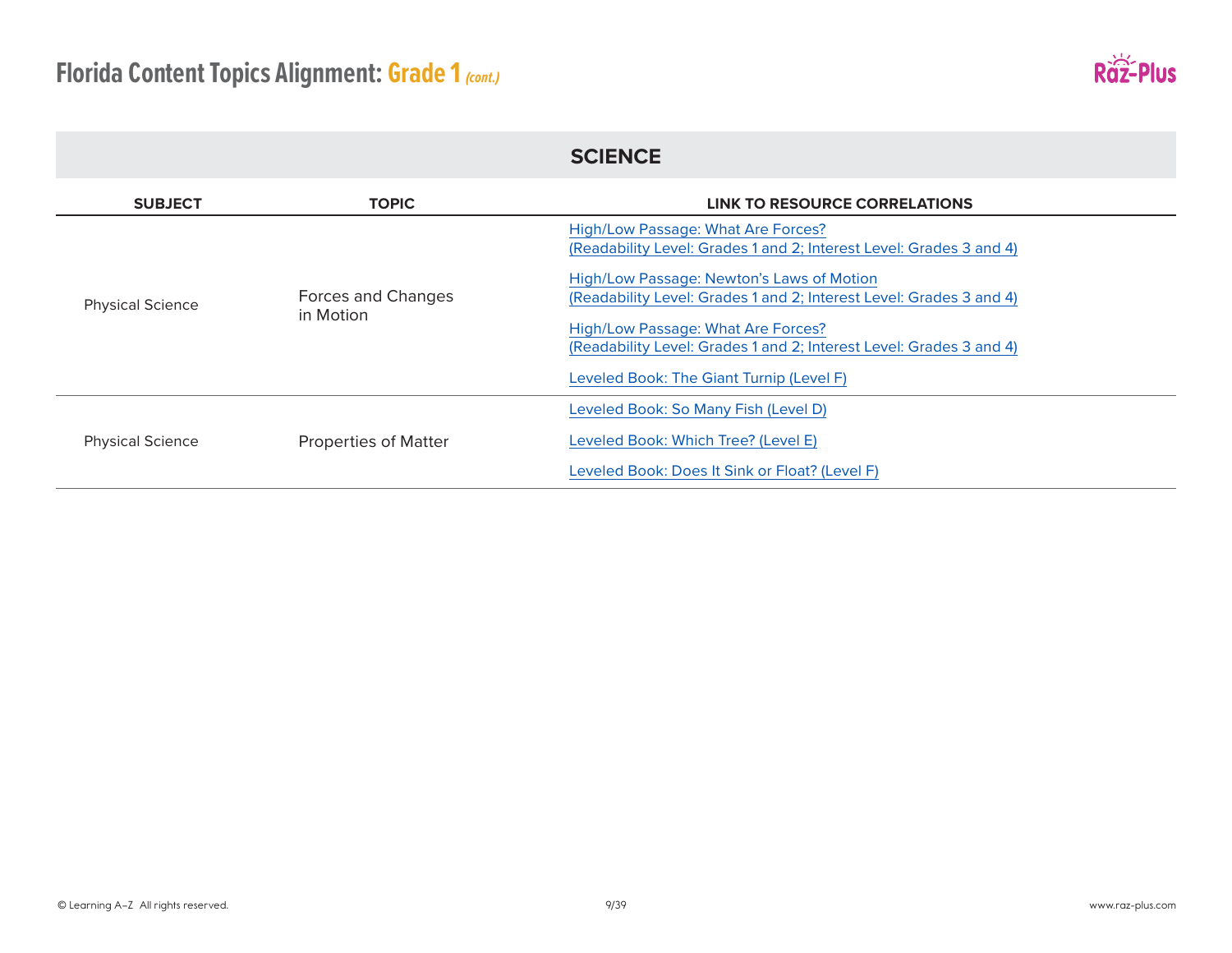

| <b>SUBJECT</b> | <b>TOPIC</b>                                | <b>LINK TO RESOURCE CORRELATIONS</b>                                                                                                                                                                                                                                                                |
|----------------|---------------------------------------------|-----------------------------------------------------------------------------------------------------------------------------------------------------------------------------------------------------------------------------------------------------------------------------------------------------|
| Dance          | <b>Critical Thinking</b><br>and Reflection  | (Correlation to this K-5 topic included at a different grade level.)                                                                                                                                                                                                                                |
| Dance          | Skills, Techniques,<br>and Processes        | (Correlation to this K-5 topic included at a different grade level.)                                                                                                                                                                                                                                |
| Dance          | <b>Organizational Structure</b>             | (Correlation to this K-5 topic included at a different grade level.)                                                                                                                                                                                                                                |
| Dance          | <b>Historical and Global</b><br>Connections | Shared Reading: A Lucky Chinese New Year (Level 1)                                                                                                                                                                                                                                                  |
| Dance          | Innovation, Technology,<br>and the Future   | (Correlation to this K-5 topic included at a different grade level.)                                                                                                                                                                                                                                |
| <b>Music</b>   | <b>Critical Thinking</b><br>and Reflection  | (Correlation to this K-5 topic included at a different grade level.)                                                                                                                                                                                                                                |
| <b>Music</b>   | Skills, Techniques,<br>and Processes        | (Correlation to this K-5 topic included at a different grade level.)                                                                                                                                                                                                                                |
| <b>Music</b>   | <b>Organizational Structure</b>             | (Correlation to this K-5 topic included at a different grade level.)                                                                                                                                                                                                                                |
| <b>Music</b>   | <b>Historical and Global</b><br>Connections | Leveled Book: Swamp Music (Level D)<br>Song Book: Lulo Que Lulo<br>Song Book: Oh Navajo Girl (Level I)<br>Song Book: I Am I (Level G)<br>Song Book: The Rabbit (Level H)<br>Song Book: I'm Never Alone (Level I)<br>Song Book: Circle of Smiles (Level J)<br>Song Book: Reading Mysteries (Level J) |
| Music          | Innovation, Technology,<br>and the Future   | (Correlation to this K-5 topic included at a different grade level.)                                                                                                                                                                                                                                |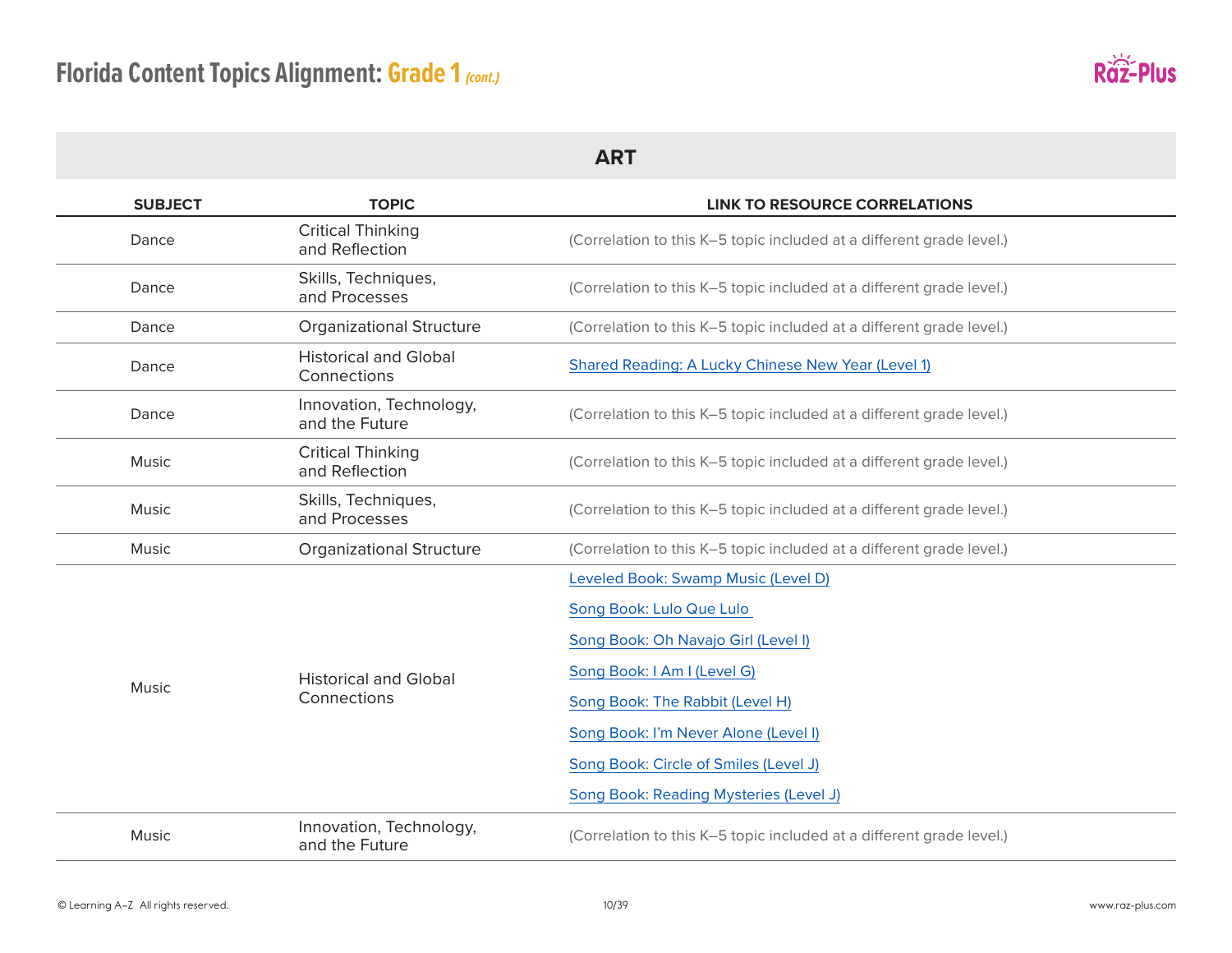

|                   |                                             | <b>ART</b>                                                           |
|-------------------|---------------------------------------------|----------------------------------------------------------------------|
| <b>SUBJECT</b>    | <b>TOPIC</b>                                | <b>LINK TO RESOURCE CORRELATIONS</b>                                 |
| Theatre           | <b>Critical Thinking</b><br>and Reflection  | Leveled Book: William Shakespeare (Level I)                          |
| Theatre           | Skills, Techniques,<br>and Processes        | Leveled Book: At the Movies (Level F)                                |
| Theatre           | <b>Organizational Structure</b>             | (Correlation to this K-5 topic included at a different grade level.) |
|                   |                                             | Leveled Book: Kaden's Kwanza (Level E)                               |
| Theatre           | <b>Historical and Global</b><br>Connections | Leveled Book: Ramadan Is Here (Level F)                              |
|                   |                                             | Leveled Book: The Empty Pot (Level H)                                |
|                   |                                             | Leveled Book: The Five Brothers (Level H)                            |
| Theatre           | Innovation, Technology,<br>and the Future   | Leveled Book: I'm Kind to Me (Level J)                               |
|                   | Critical Thinking and<br>Reflection         | Leveled Book: Color Wheel Colors (Level F)                           |
| Visual Art        |                                             | Leveled Book: The Story of the Statue (Level J)                      |
|                   |                                             | Leveled Book: Let's Carve a Pumpkin (Level E)                        |
|                   |                                             | Leveled Book: Glassblowing (Level F)                                 |
|                   |                                             | Leveled Book: In a Chinese Garden (Level F)                          |
| Visual Art        | Skills, Techniques,<br>and Processes        | Leveled Book: Let's Build a Fairy Bridge (Level G)                   |
|                   |                                             | Leveled Book: I Collect That! (Level H)                              |
|                   |                                             | Leveled Book: Statues in the Sand (Level H)                          |
|                   |                                             | Leveled Book: Let's Make Shapes (Level J)                            |
| <b>Visual Art</b> | <b>Organizational Structure</b>             | (Correlation to this K-5 topic included at a different grade level.) |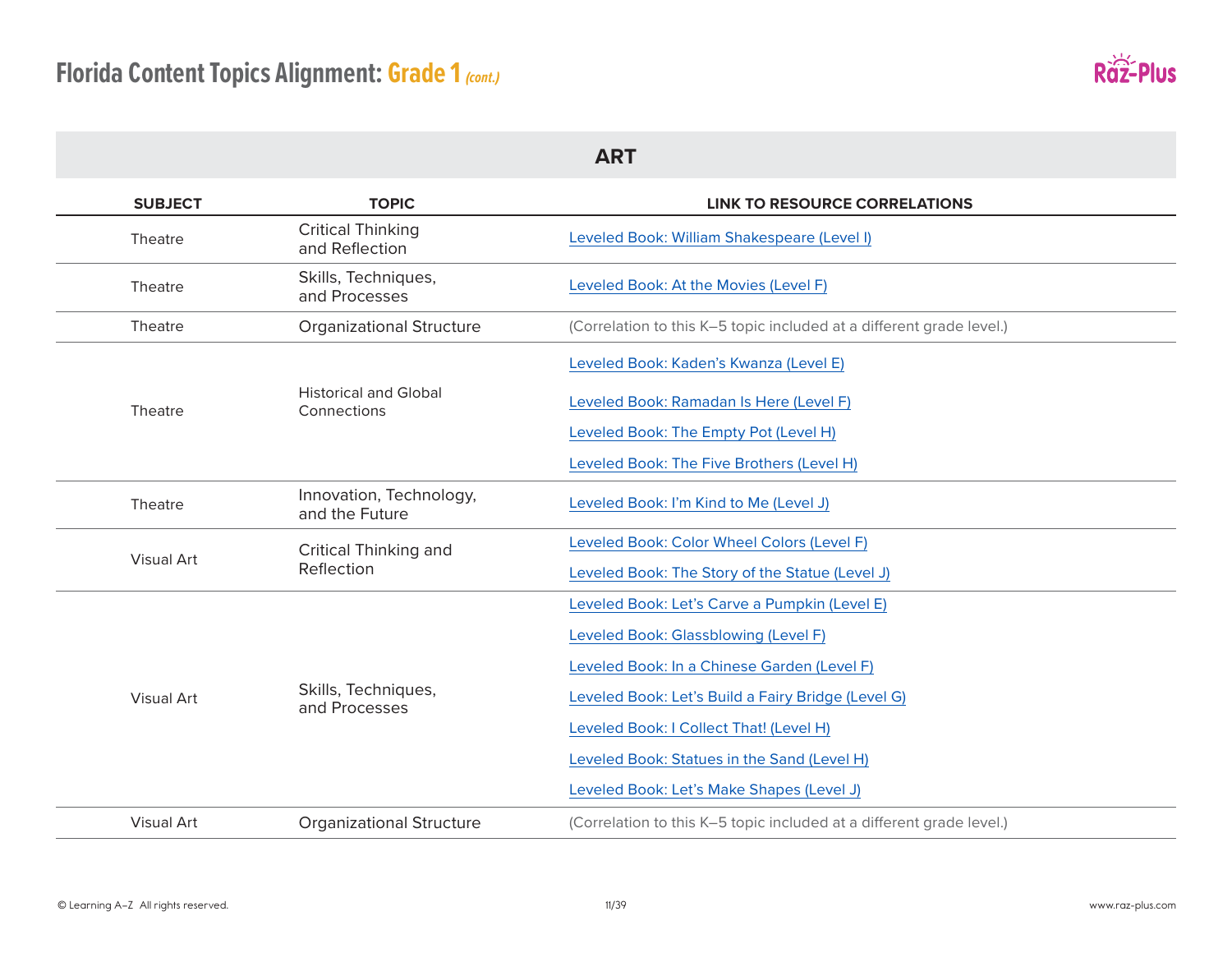

| <b>ART</b>     |                                             |                                                 |
|----------------|---------------------------------------------|-------------------------------------------------|
| <b>SUBJECT</b> | <b>TOPIC</b>                                | LINK TO RESOURCE CORRELATIONS                   |
|                | <b>Historical and Global</b><br>Connections | Leveled Book: A Trip to Petra (Level G)         |
|                |                                             | Leveled Book: Egypt (Level J)                   |
| Visual Art     |                                             | Leveled Book: Going to the Art Museum (Level J) |
|                |                                             | Leveled Book: A Trip to Petra (Level G)         |
|                |                                             | Leveled Book: Egypt (Level J)                   |
| Visual Art     | Innovation, Technology,<br>and the Future   | Leveled Book: I Collect That! (Level H)         |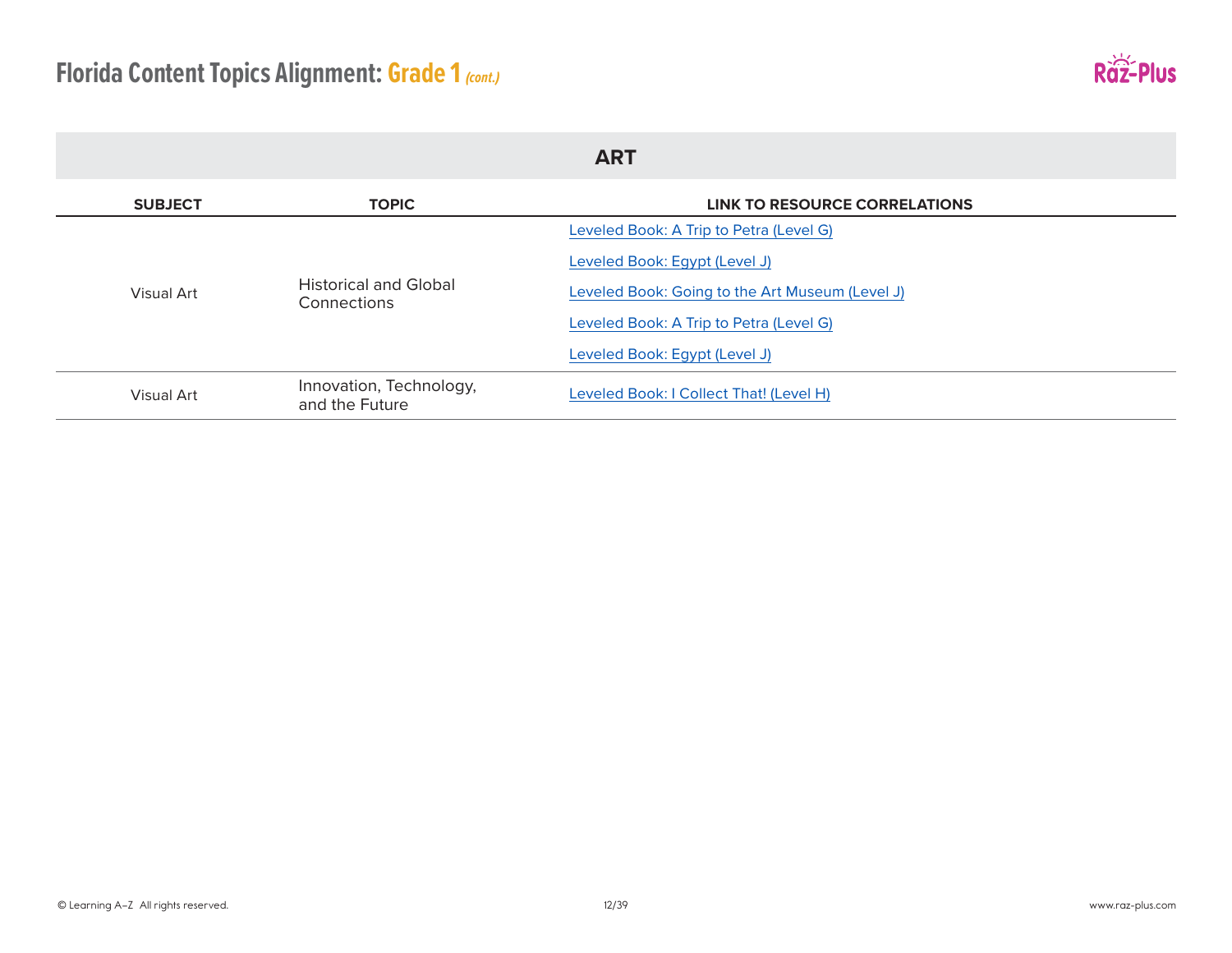

| <b>SUBJECT</b>        | <b>TOPIC</b>                                    | <b>LINK TO RESOURCE CORRELATIONS</b>                      |
|-----------------------|-------------------------------------------------|-----------------------------------------------------------|
| U.S. History          | <b>Historical Knowledge</b>                     | Leveled Book: The Story of the Mayflower (Levels L and O) |
|                       |                                                 | Leveled Book: The Buffalo Hunt (Level N)                  |
|                       |                                                 | <b>Shared Reading Book: Anca's Journey (Level 3)</b>      |
|                       |                                                 | Themes and News Packs: Native Americans (Level K)         |
|                       | Foundations of                                  | Leveled Book: Community Government (Level K)              |
| Civics and Government | Government, Law,<br>and the American            | Leveled Book: Playing It Safe (Level K)                   |
|                       | <b>Political System</b>                         | Leveled Book: The Creature Constitution (Levels M and P)  |
|                       | Civic and Political<br>Participation            | Leveled Book: George Washington Carver (Levels L and O)   |
|                       |                                                 | Leveled Book: Can I Vote? (Level M)                       |
| Civics and Government |                                                 | Leveled Book: Hillary Clinton (Level O)                   |
|                       |                                                 | Themes and News Packs: Native Americans (Level K)         |
| Civics and Government | <b>Structure and Functions</b><br>of Government | Leveled Book: The Executive Branch (Level N)              |
|                       |                                                 | Leveled Book: The Judicial Branch (Level N)               |
|                       |                                                 | Leveled Book: The U.S. Government at Work (Level N)       |
|                       |                                                 | Leveled Book: The Story of the Statue (Levels M and P)    |
|                       |                                                 | Shared Reading Book: The Washington Monument (Level 2)    |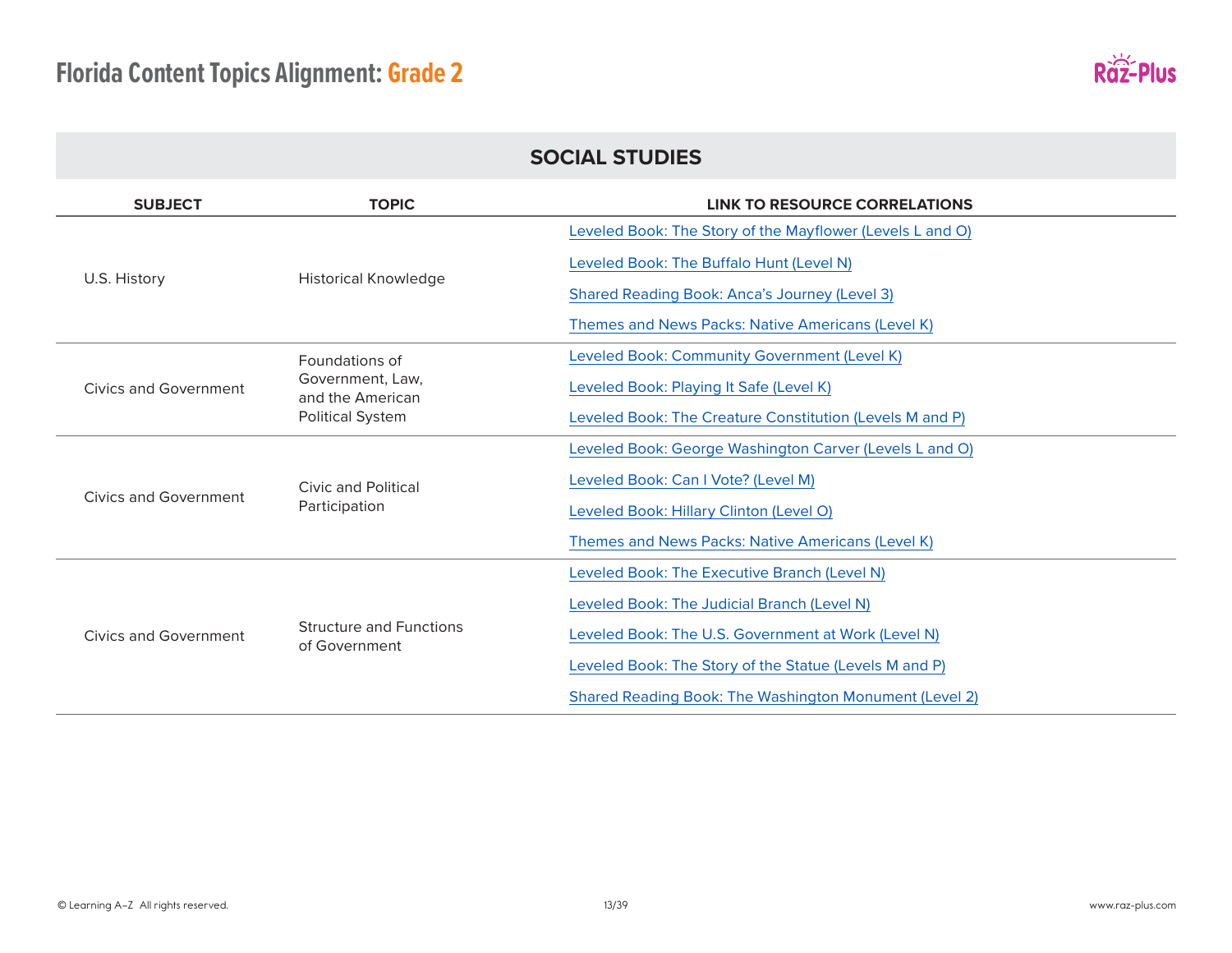

|                       |                                                        | <b>SCIENCE</b>                                                |
|-----------------------|--------------------------------------------------------|---------------------------------------------------------------|
| <b>SUBJECT</b>        | <b>TOPIC</b>                                           | <b>LINK TO RESOURCE CORRELATIONS</b>                          |
|                       |                                                        | Leveled Book: I Fly Hot-Air Balloons (Level K)                |
|                       |                                                        | Leveled Book: Migrating Geese (Level K)                       |
|                       | <b>Earth Systems</b>                                   | Leveled Book: Blizzards! (Levels L and O)                     |
| Earth / Space Science | and Patterns                                           | Leveled Book: Introducing Planet Earth (Level L)              |
|                       |                                                        | Leveled Book: Tornadoes (Levels M and P)                      |
|                       |                                                        | Leveled Book: Why Do Leaves Change Color? (Level M)           |
|                       | <b>Earth Structures</b>                                | Leveled Book: Hawaii Volcanoes National Park (Levels K and N) |
|                       |                                                        | Leveled Book: The Grand Canyon (Levels K and N)               |
| Earth / Space Science |                                                        | Leveled Book: Mighty Glaciers (Level M)                       |
|                       |                                                        | Leveled Book: George Washington Carver (Level O)              |
| Life Science          | Organization<br>and Development<br>of Living Organisms | Leveled Book: Inside Your Body (Level M)                      |
|                       |                                                        | Leveled Book: Asthma (Level N)                                |
|                       |                                                        | Leveled Book: The Science of Hiccups (Level P)                |
|                       | Heredity and<br>Reproduction                           | Leveled Book: The Butterfly Life Cycle (Levels K and N)       |
|                       |                                                        | Leveled Book: Leap! A Salmon's Story (Level K)                |
| Life Science          |                                                        | Leveled Book: Insect Life Cycle (Level L)                     |
|                       |                                                        | Leveled Book: About Trees (Level P)                           |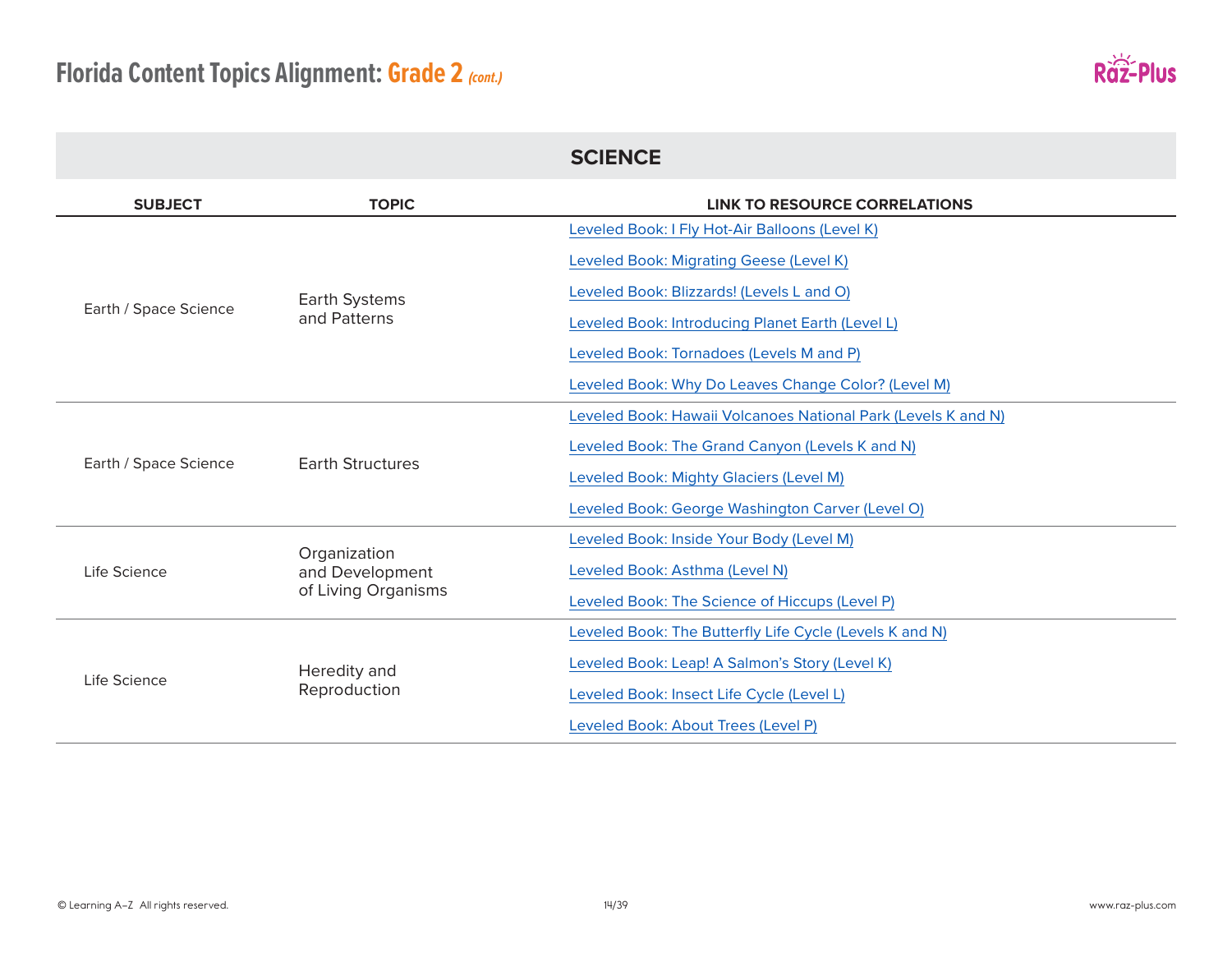

| <b>SUBJECT</b>          | <b>TOPIC</b>                | <b>LINK TO RESOURCE CORRELATIONS</b>                     |
|-------------------------|-----------------------------|----------------------------------------------------------|
| Life Science            | Interdependence             | Leveled Book: Animals, Animals (Level K)                 |
|                         |                             | Leveled Book: Gorillas (Level K)                         |
|                         |                             | Leveled Book: Nature Stinks! (Levels K and N)            |
|                         |                             | Leveled Book: What Lives in This Hole? (Levels K and N)  |
|                         |                             | Shared Reading: Birds of the Amazon Rainforest (Level 2) |
|                         | Forms of Energy             | Leveled Book: Where We Get Energy (Level K)              |
|                         |                             | Leveled Book: Magnetism (Level P)                        |
|                         |                             | Leveled Book: Simple Machines (Level K)                  |
| <b>Physical Science</b> |                             | Leveled Book: Big Machines (Level L)                     |
|                         |                             | Leveled Book: The Power of Magnets (Level L)             |
|                         |                             | Leveled Book: Magnetism (Level P)                        |
|                         | <b>Properties of Matter</b> | Leveled Book: Earth's Water (Levels K and N)             |
| <b>Physical Science</b> |                             | Leveled Book: The Water Cycle (Level L)                  |
|                         |                             | Leveled Book: The Steam Engine (Level P)                 |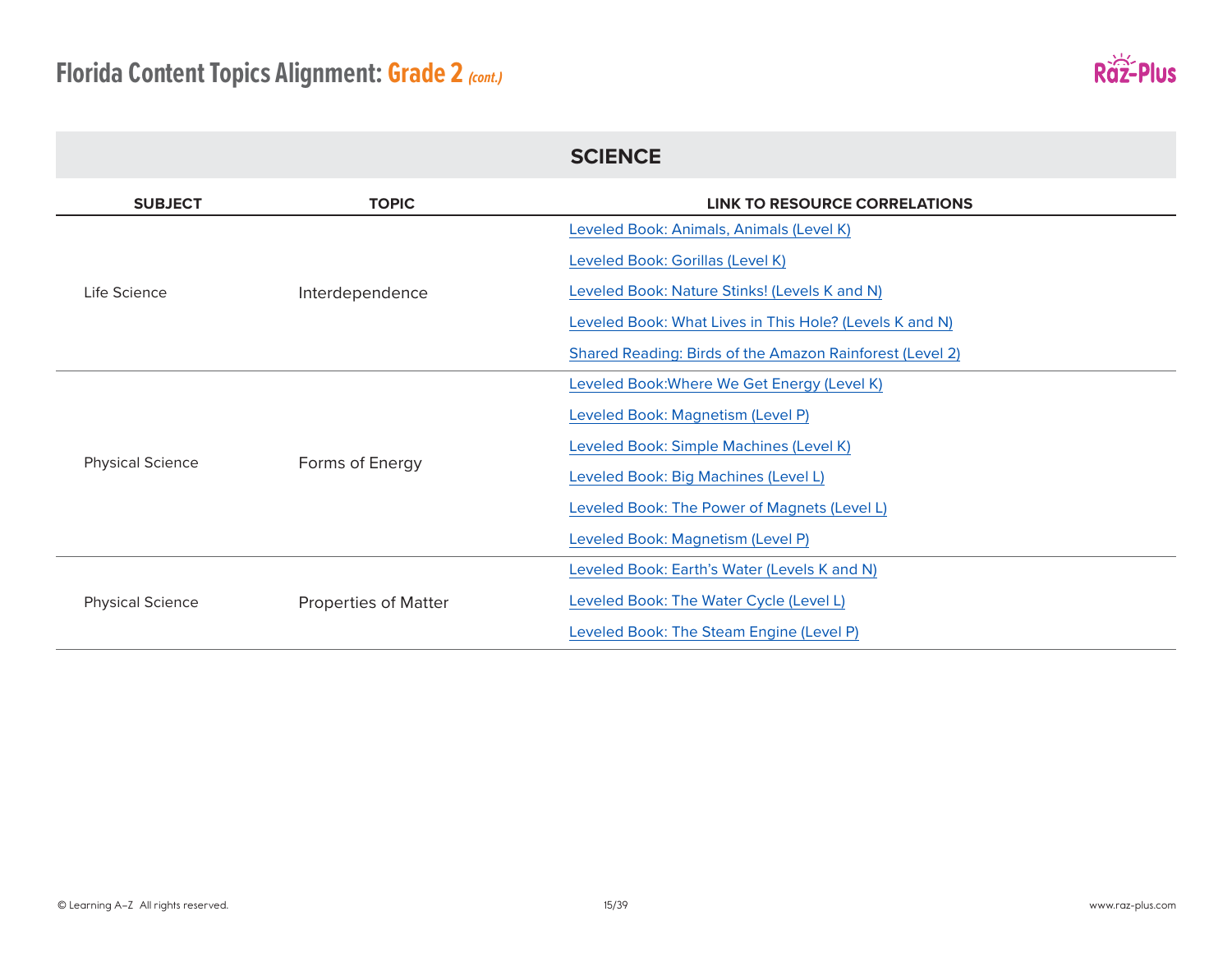

| <b>SUBJECT</b> | <b>TOPIC</b>                                | <b>LINK TO RESOURCE CORRELATIONS</b>                                 |
|----------------|---------------------------------------------|----------------------------------------------------------------------|
| Dance          | <b>Critical Thinking</b><br>and Reflection  | (Correlation to this K-5 topic included at a different grade level.) |
| Dance          | Skills, Techniques,<br>and Processes        | (Correlation to this K-5 topic included at a different grade level.) |
| Dance          |                                             | Leveled Book: Sadko and the Sea Kingdom (Level K)                    |
|                | <b>Organizational Structure</b>             | Leveled Book: The Pincoya's Dance (Level M)                          |
| Dance          | <b>Historical and Global</b><br>Connections | (Correlation to this K-5 topic included at a different grade level.) |
| Dance          | Innovation, Technology,<br>and the Future   | (Correlation to this K-5 topic included at a different grade level.) |
| Music          | <b>Critical Thinking</b><br>and Reflection  | (Correlation to this K-5 topic included at a different grade level.) |
|                | Skills, Techniques,<br>and Processes        | <b>Graphic Book: Ella at the Apollo</b>                              |
| Music          |                                             | Leveled Book: Jazz Greats (Level V)                                  |
|                |                                             | Leveled Book: Mozart (Level R)                                       |
|                |                                             | Poetry Book: Miss Susie: A Handclap Game (Level K)                   |
| <b>Music</b>   | <b>Organizational Structure</b>             | (Correlation to this K-5 topic included at a different grade level.) |
| Music          | <b>Historical and Global</b><br>Connections | Leveled Book: Sadko and the Sea Kingdom (Level K)                    |
| Music          | Innovation, Technology,<br>and the Future   | Leveled Book: Rockin' Rhythm and Sweet Harmony (Level P)             |
| Theatre        | <b>Critical Thinking</b>                    | Close Read Passage: How the Elephant Got Its Trunk (Level O)         |
|                | <b>Sand Reflection</b>                      | Leveled Book: Acropolis Adventure (Level P)                          |
| Theatre        | Skills, Techniques,<br>and Processes        | (Correlation to this K-5 topic included at a different grade level.) |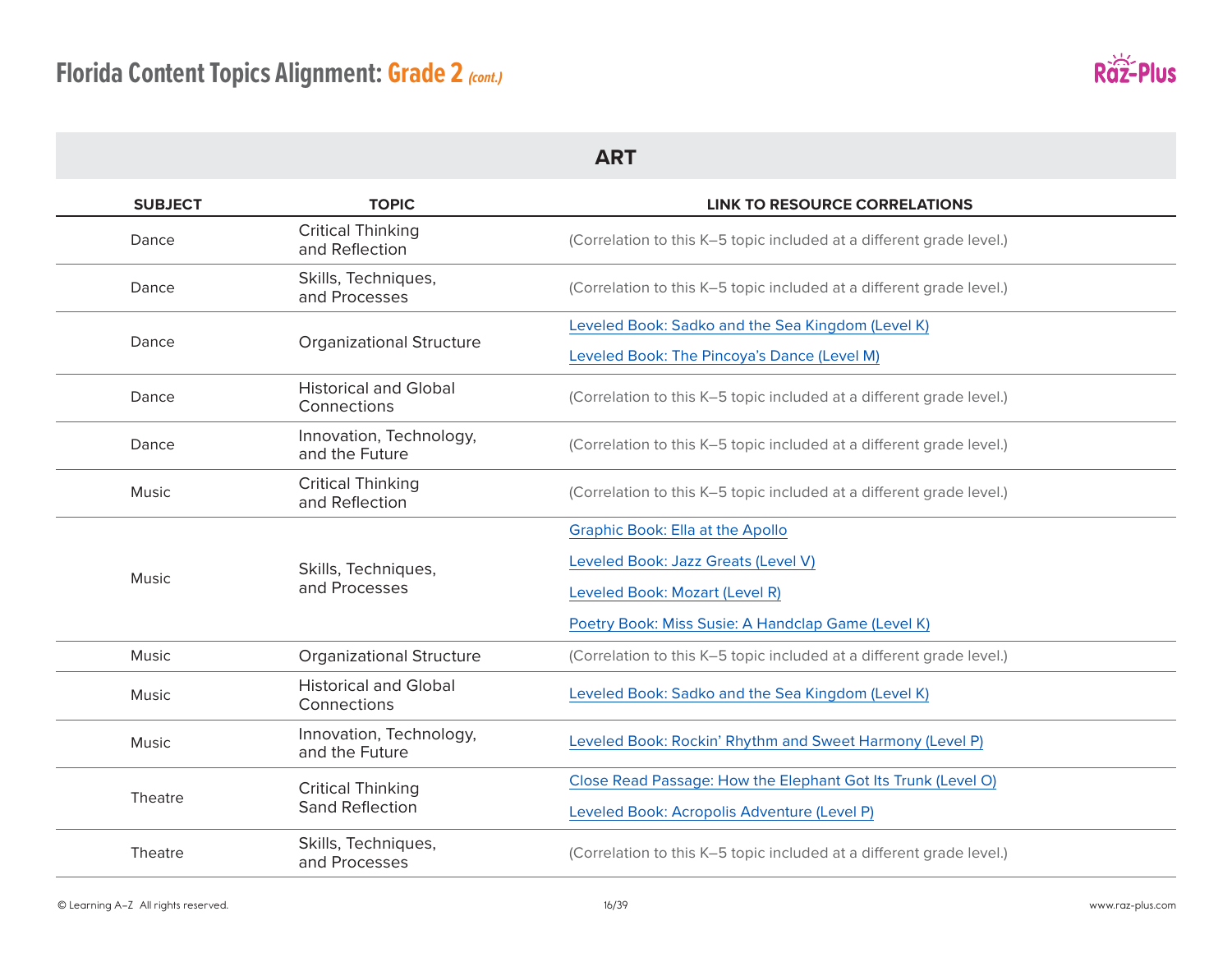

| <b>SUBJECT</b>    | <b>TOPIC</b>                                | <b>LINK TO RESOURCE CORRELATIONS</b>                                 |
|-------------------|---------------------------------------------|----------------------------------------------------------------------|
| Theatre           | <b>Organizational Structure</b>             | Leveled Book: I'm the Small One (Levels M and P)                     |
| Theatre           | <b>Historical and Global</b><br>Connections | (Correlation to this K-5 topic included at a different grade level.) |
| Theatre           | Innovation, Technology,<br>and the Future   | Close Read Passage: The School Play (Level P)                        |
|                   | <b>Critical Thinking</b><br>and Reflection  | Leveled Book: The Mysteries of Easter Island (Level M)               |
| Visual Art        |                                             | Leveled Book: Mona Lisa Mystery (Level P)                            |
|                   |                                             | Leveled Book: Mythical Creatures of Ancient Greece (Level P)         |
|                   | Skills, Techniques,<br>and Processes        | Leveled Book: What's in Washington D.C.? (Level M)                   |
| Visual Art        |                                             | Leveled Book: Taj Mahal (Level N)                                    |
|                   |                                             | Leveled Book: The State Hermitage: Russia's Amazing Museum (Level P) |
|                   | <b>Organizational Structure</b>             | Leveled Book: Dr. King's Memorial (Levels K and N)                   |
|                   |                                             | Leveled Book: Totem Poles (Level N)                                  |
| Visual Art        |                                             | Leveled Book: Li's Tangram Animals (Level O)                         |
|                   |                                             | Shared Reading: Masks Around the World (Level 2)                     |
| <b>Visual Art</b> | <b>Historical and Global</b><br>Connections | Leveled Book: Mount Rushmore (Level N)                               |
|                   |                                             | Leveled Book: Totem Poles (Level N)                                  |
|                   |                                             | Leveled Book: Mythical Creatures of Ancient Greece (Level P)         |
|                   | Innovation, Technology,                     | Leveled Book: Art Around Us (Levels M and P)                         |
| <b>Visual Art</b> | and the Future                              | Leveled Book: Puppets (Level N)                                      |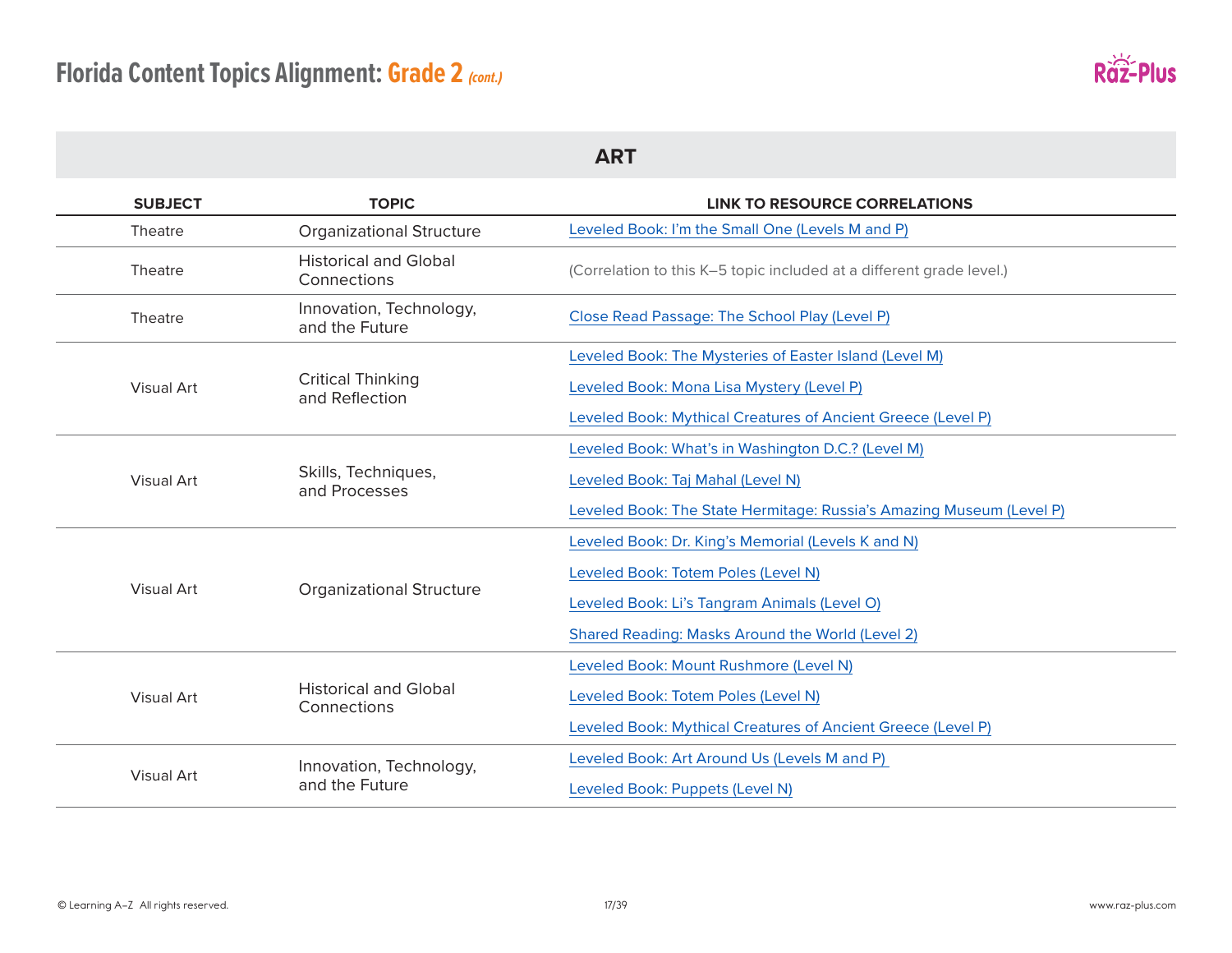

| <b>SUBJECT</b>        | <b>TOPIC</b>                                                    | <b>LINK TO RESOURCE CORRELATIONS</b>                                |
|-----------------------|-----------------------------------------------------------------|---------------------------------------------------------------------|
|                       | Foundations of                                                  | Leveled Book: George Washington (Level S)                           |
| Civics and Government | Government, Law,<br>and the American<br><b>Political System</b> | Poetry Book: A Nation Arises (Level T)                              |
| Civics and Government | Civic and Political<br>Participation                            | Leveled Book: SPRAK! (Level Q)                                      |
|                       |                                                                 | Leveled Book: Wildlife Rescue (Level R)                             |
|                       |                                                                 | Leveled Book: Harriet Tubman and the Underground Railroad (Level S) |
|                       |                                                                 | Leveled Book: Michelle Obama (Level S)                              |
| Civics and Government | <b>Structure and Functions</b><br>of Government                 | <b>Florida State Portfolio</b>                                      |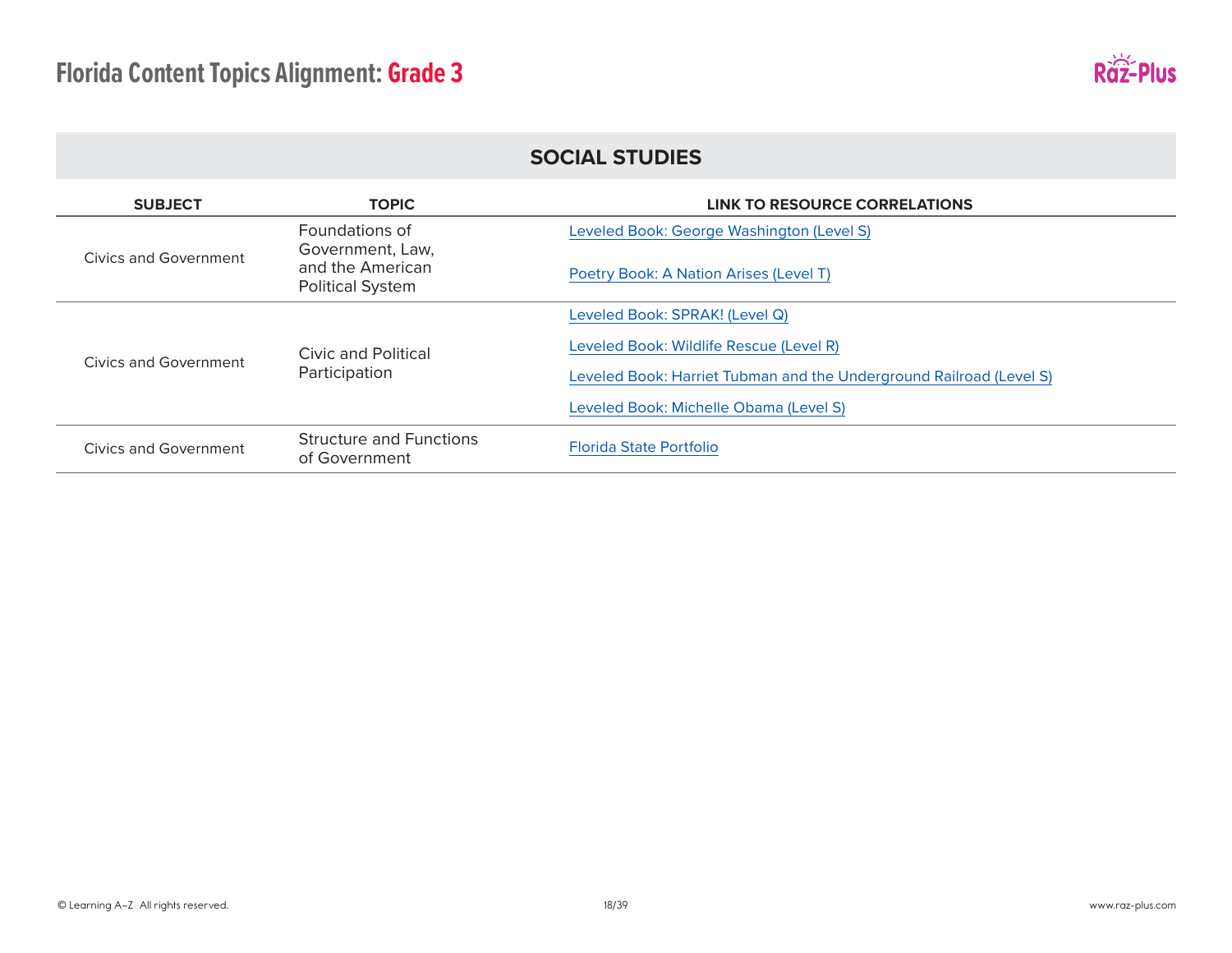

|                         |                                                        | <b>SCIENCE</b>                                                                 |
|-------------------------|--------------------------------------------------------|--------------------------------------------------------------------------------|
| <b>SUBJECT</b>          | <b>TOPIC</b>                                           | <b>LINK TO RESOURCE CORRELATIONS</b>                                           |
| Earth / Space Science   |                                                        | Close Read Passage: A Mission Accomplished (Level S)                           |
|                         |                                                        | Leveled Book: A Visit to Kitt Peak (Level Q)                                   |
|                         | Earth in Space and Time                                | Leveled Book: Life in Space (Level S)                                          |
|                         |                                                        | Leveled Book: Our Solar System (Level S)                                       |
|                         |                                                        | Leveled Book: Voyagers in Space (Level S)                                      |
|                         |                                                        | High/Low Book: Earth (Readability Level: Grade 3)                              |
| Earth / Space Science   | <b>Earth Structures</b>                                | High/Low Book: Our Sun (Readability Level: Grade 2)                            |
|                         |                                                        | Leveled Book: Our Solar System (Level S)                                       |
|                         | Organization<br>and Development<br>of Living Organisms | ELL Vocabulary Power Pack: Plant Structures and Functions (Levels 3 and 4)     |
| Life Science            |                                                        | Leveled Book: Strange Plants (Level Q)                                         |
|                         |                                                        | <b>Vocabulary: Plant Parts</b>                                                 |
|                         | Diversity and Evolution<br>of Living Organisms         | Leveled Book: Giant Insects (Level V)                                          |
| Life Science            |                                                        | Leveled Book: Hoofed Animals (Level W)                                         |
|                         | Interdependence                                        | ELL Vocabulary Power Pack: Plant Structures and Functions (Levels 3 and 4)     |
| Life Science            |                                                        | Leveled Book: Bears (Level S)                                                  |
| <b>Physical Science</b> | Forms of Energy                                        | Close Reading Pack: What sources of energy do people use to do work? (Grade 3) |
|                         |                                                        | Leveled Book: The Power of Wind (Level Q)                                      |
| <b>Physical Science</b> | <b>Energy Transfer and</b><br>Transformations          | Close Read Passage: Building a Fire (Level S)                                  |
|                         |                                                        | ELL Vocabulary Power Pack: Measuring in Units (Levels 3 and 4)                 |
| <b>Physical Science</b> | <b>Properties of Matter</b>                            | Leveled Book: Incredible Icebergs (Level S)                                    |
| <b>Physical Science</b> | <b>Changes in Matter</b>                               | Leveled Book: Incredible Icebergs (Level S)                                    |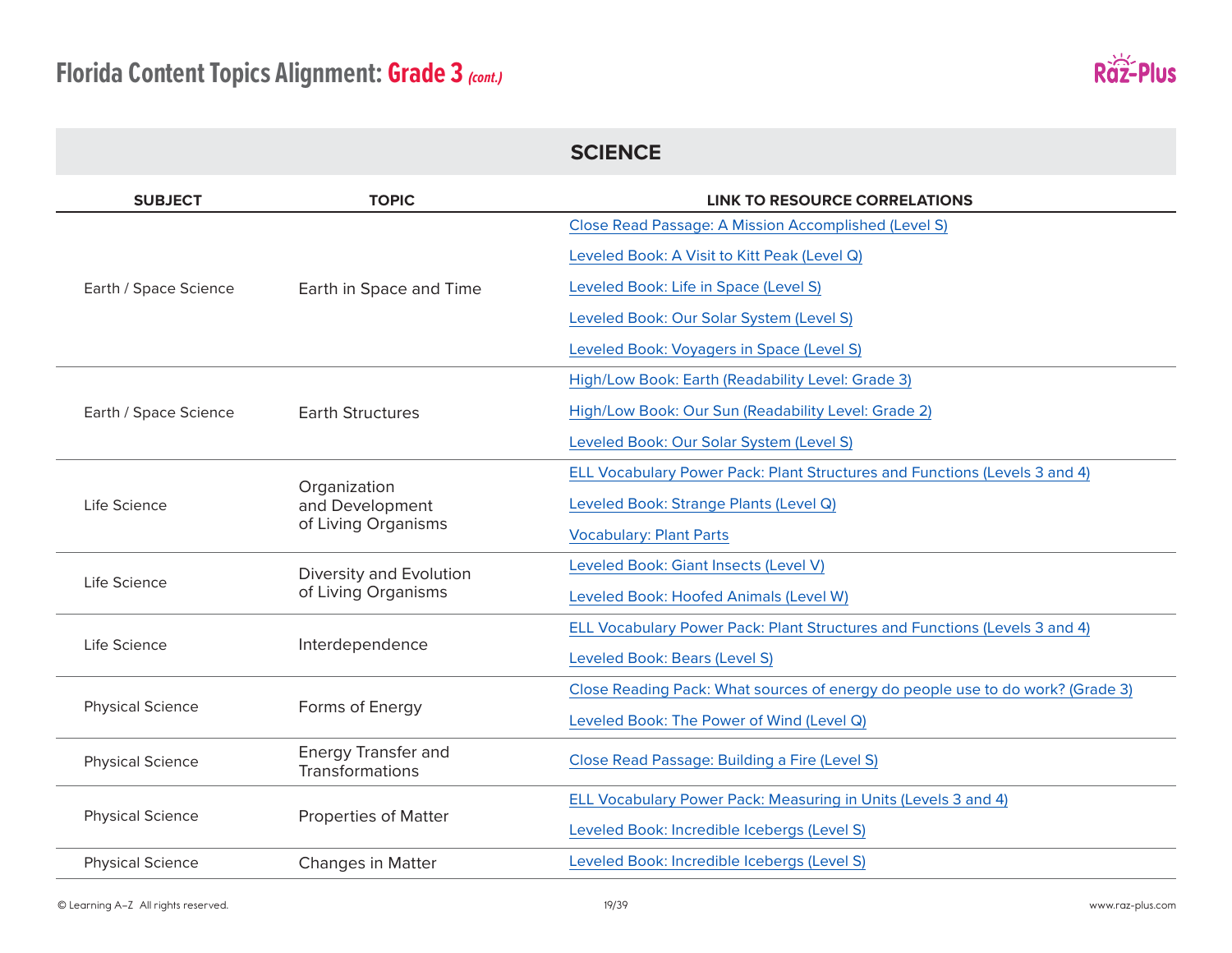

| <b>SUBJECT</b> | <b>TOPIC</b>                                | <b>LINK TO RESOURCE CORRELATIONS</b>                                 |
|----------------|---------------------------------------------|----------------------------------------------------------------------|
| Dance          | <b>Critical Thinking</b><br>and Reflection  | Leveled Book: Hula: The Heartbeat of Hawaii (Level Q)                |
|                | Skills, Techniques,                         | Leveled Book: Hula: The Heartbeat of Hawaii (Level Q)                |
| Dance          | and Processes                               | Leveled Book: Maria Tallchief: Prima Ballerina (Level R)             |
| Dance          | <b>Organizational Structure</b>             | Leveled Book: Hula: The Heartbeat of Hawaii (Level Q)                |
| Dance          | <b>Historical and Global</b><br>Connections | Leveled Book: Ricardo's Dilemma (Level T)                            |
|                | Innovation, Technology,                     | Leveled Book: Hula: The Heartbeat of Hawaii (Level Q)                |
| Dance          | and the Future                              | Leveled Book: Maria Tallchief: Prima Ballerina (Level R)             |
| Music          | <b>Critical Thinking</b><br>and Reflection  | (Correlation to this K-5 topic included at a different grade level.) |
| <b>Music</b>   | Skills, Techniques,<br>and Processes        | (Correlation to this K-5 topic included at a different grade level.) |
| Music          | <b>Organizational Structure</b>             | (Correlation to this K-5 topic included at a different grade level.) |
| <b>Music</b>   | <b>Historical and Global</b><br>Connections | Leveled Book: Mozart (Level R)                                       |
| Music          | Innovation, Technology,<br>and the Future   | Song Book: Lotsa Pasta (Level T)                                     |
| Theatre        | <b>Critical Thinking</b><br>and Reflection  | Close Read Passage: The Magic Paintbrush (Level T)                   |
|                |                                             | Leveled Book: The Castaway Pines (Level Q)                           |
| Theatre        | Skills, Techniques,<br>and Processes        | (Correlation to this K-5 topic included at a different grade level.) |
| Theatre        | <b>Organizational Structure</b>             | (Correlation to this K-5 topic included at a different grade level.) |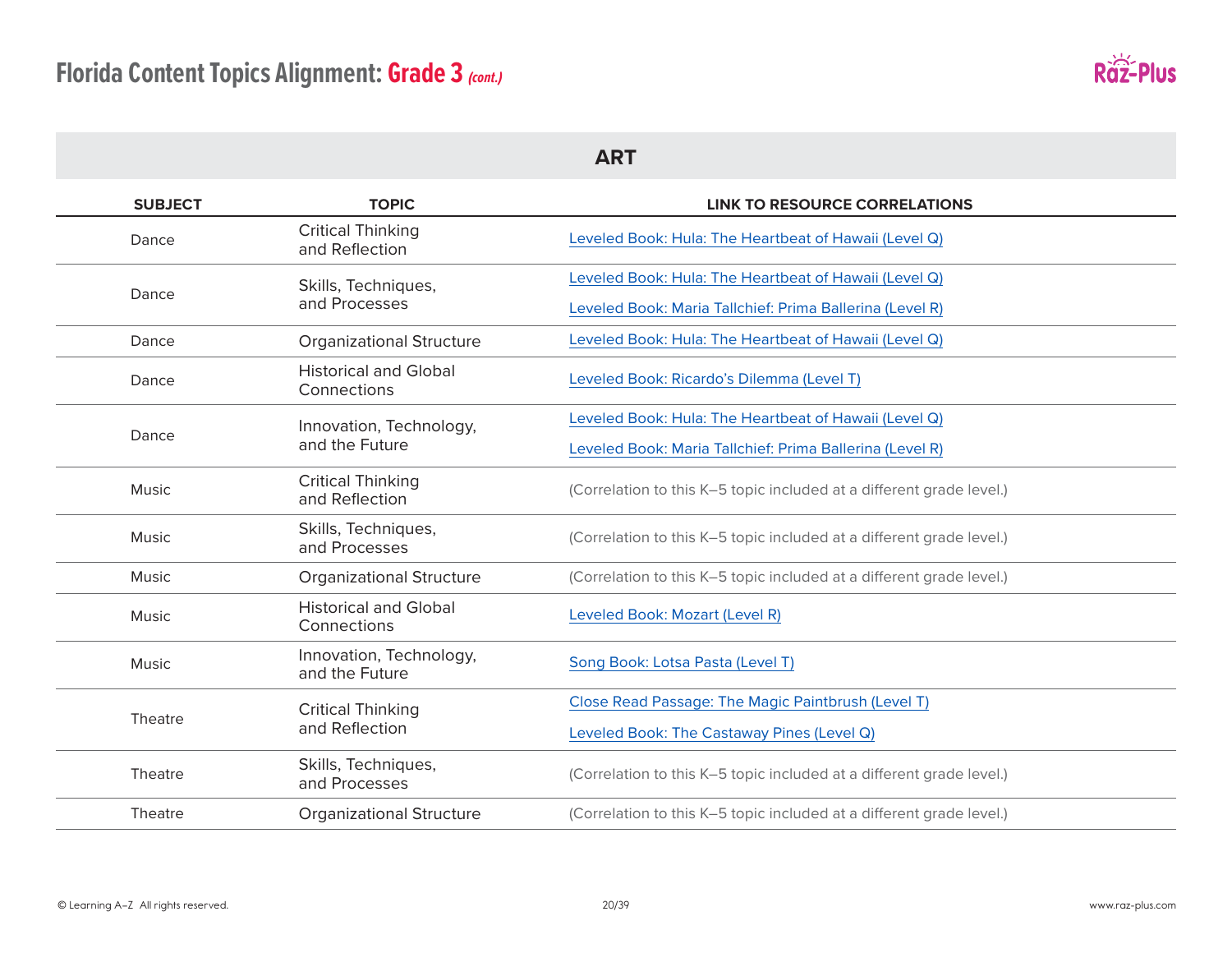

| <b>ART</b>     |                                            |                                                                             |
|----------------|--------------------------------------------|-----------------------------------------------------------------------------|
| <b>SUBJECT</b> | <b>TOPIC</b>                               | <b>LINK TO RESOURCE CORRELATIONS</b>                                        |
|                | <b>Historical and</b>                      | Close Read Passage: The Legend of Sally Ann Thunder Ann Whirlwind (Level T) |
| Theatre        | <b>Global Connections</b>                  | Close Read Passage: The Magic Paintbrush (Level T)                          |
|                |                                            | Reader's Theater Script: Mermaid in a Teacup (Grade 3 - Early)              |
| Theatre        | Innovation, Technology,<br>and the Future  | Reader's Theater Script: Coyote and Rabbit (Grade 3 - Middle)               |
|                |                                            | Reader's Theater Script: Albert Einstein (Grade 3 - Upper)                  |
|                | <b>Critical Thinking</b><br>and Reflection | Close Read Passage: Eye of the Beholder (Level T)                           |
| Visual Art     |                                            | Leveled Book: Mortyangelo and the Mystery Art (Level S)                     |
|                |                                            | Leveled Book: Two Artists: Vermeer's Forger (Level R)                       |
|                |                                            | High/Low Book: Daily Life of the Aztecs (Readability Level: Grade 3)        |
|                | Skills, Techniques,<br>and Processes       | Leveled Book: Route 66 (Levels Q and T)                                     |
| Visual Art     |                                            | Leveled Book: Vincent's Bedroom (Level Q)                                   |
|                |                                            | Leveled Book: Making Mosaics (Level S)                                      |
|                |                                            | Leveled Book: Weave It! (Level T)                                           |
|                | <b>Organizational Structure</b>            | Close Read Passage: Garbage Art (Level T)                                   |
|                |                                            | Leveled Book: Vincent's Bedroom (Level Q)                                   |
| Visual Art     |                                            | Leveled Book: Making Mosaics (Level S)                                      |
|                |                                            | Leveled Book: What's Next? (Level S)                                        |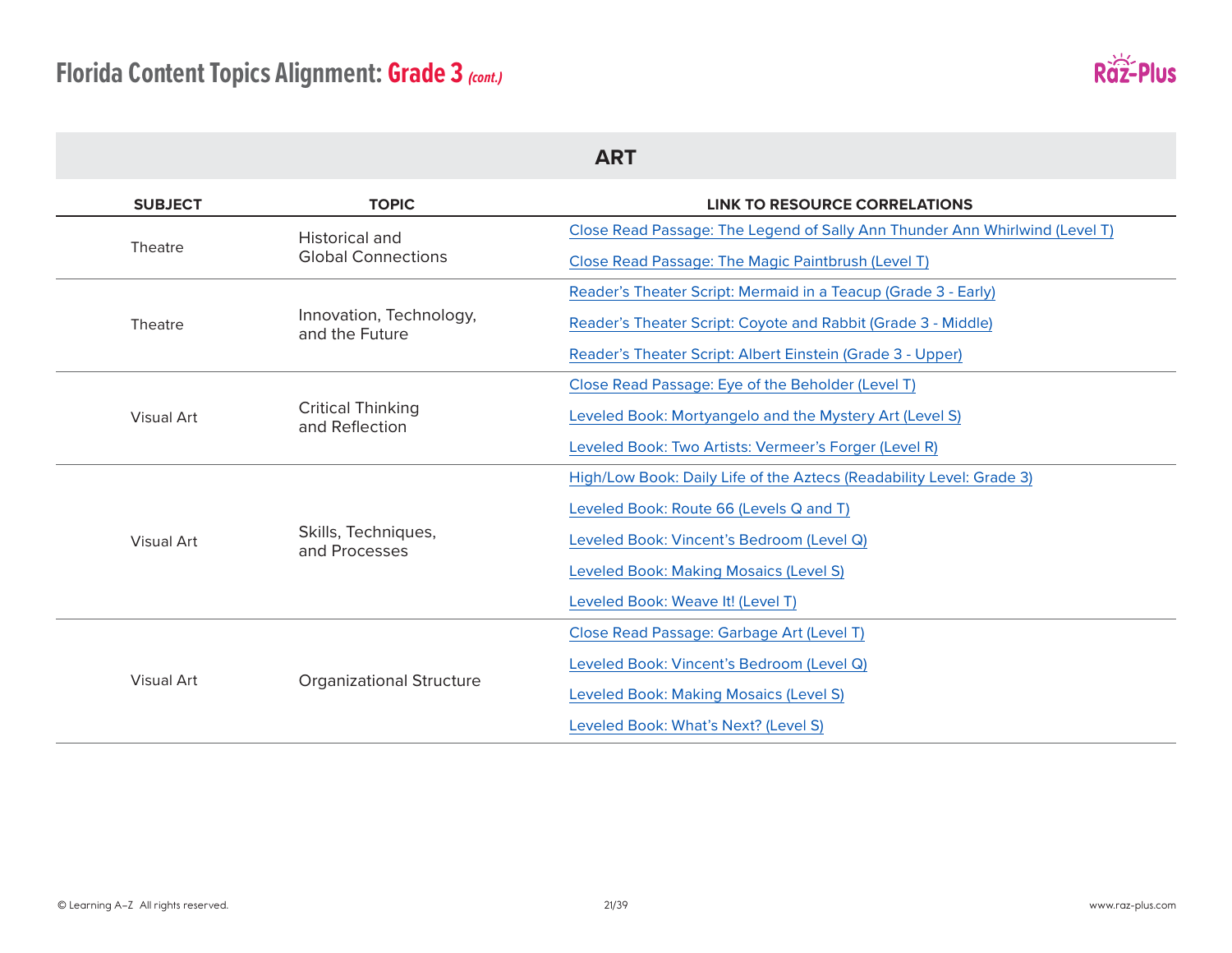

| <b>ART</b>     |                                             |                                                            |  |
|----------------|---------------------------------------------|------------------------------------------------------------|--|
| <b>SUBJECT</b> | <b>TOPIC</b>                                | LINK TO RESOURCE CORRELATIONS                              |  |
|                | Historical and<br><b>Global Connections</b> | Leveled Book: Walking in Roman Footsteps (Level Q)         |  |
|                |                                             | Leveled Book: What the Boys Found (Level S)                |  |
| Visual Art     |                                             | Leveled Book: A Trip to a Prehistoric Cave (Level T)       |  |
|                |                                             | Leveled Book: Mysteries of the Lost Civilization (Level T) |  |
|                | Innovation, Technology,<br>and the Future   | Close Read Passage: Garbage Art (Level T)                  |  |
|                |                                             | Leveled Book: Route 66 (Levels Q and T)                    |  |
| Visual Art     |                                             | Leveled Book: Making Mosaics (Level S)                     |  |
|                |                                             | Shared Reading: Art Made from What? (Level 3)              |  |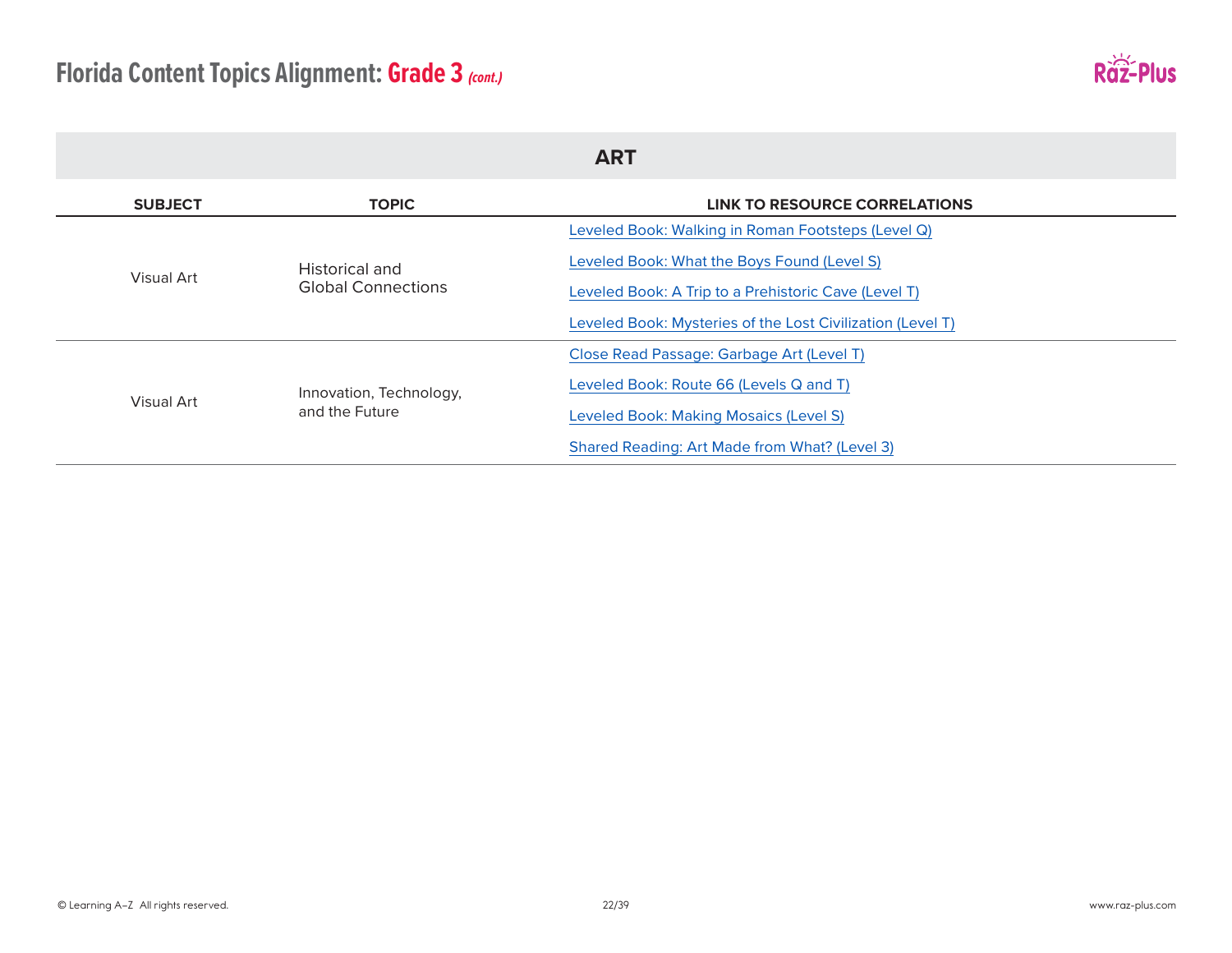

#### **SOCIAL STUDIES SUBJECT TOPIC LINK TO RESOURCE CORRELATIONS** U.S. History **Pre-Columbian Florida** [FL State Portfolio: Special Topics: A Short History of the Miccosukee Nation](http://raz-plus.com/content-area-reading/social-studies/) [FL State Portfolio: Special Topics: Seminole People](http://raz-plus.com/content-area-reading/social-studies/)  U.S. History Exploration and Settlement of Florida [FL State Portfolio: Famous People](http://raz-plus.com/content-area-reading/social-studies/)  [FL State Portfolio: Special Topics: A Short History of the Miccosukee Nation](http://raz-plus.com/content-area-reading/social-studies/) [FL State Portfolio: Special Topics: Seminole People](http://raz-plus.com/content-area-reading/social-studies/)  [FL State Portfolio: Special Topics: St. Augustine, Florida](http://raz-plus.com/content-area-reading/social-studies/) [FL State Portfolio: Timeline](http://raz-plus.com/content-area-reading/social-studies/) [Leveled Book: Attack on St. Augustine \(Level S\)](https://www.raz-plus.com/books/leveled-books/book/?id=4120&langId=1) U.S. History Growth of Florida [FL State Portfolio: Famous People](http://raz-plus.com/content-area-reading/social-studies/)  [FL State Portfolio: Special Topics: Seminole People](http://raz-plus.com/content-area-reading/social-studies/)  [FL State Portfolio: Timeline](http://raz-plus.com/content-area-reading/social-studies/) U.S. History Crisis of the Union: Civil War and Reconstruction in Florida [FL State Portfolio: Special Topics: Florida Goes to War](http://raz-plus.com/content-area-reading/social-studies/) U.S. History Industrialization and Emergence of Modern Florida [FL State Portfolio: Data](http://raz-plus.com/content-area-reading/social-studies/)  [FL State Portfolio: Famous People](http://raz-plus.com/content-area-reading/social-studies/)  [FL State Portfolio: Special Topics: Florida Goes to War](http://raz-plus.com/content-area-reading/social-studies/) [FL State Portfolio: Timeline](http://raz-plus.com/content-area-reading/social-studies/) [Leveled Book: Joe Kittinger: An Unsung Hero \(Level W\)](https://www.readinga-z.com/books/leveled-books/book/?id=1014&langId=1) U.S. History The Roaring 20s, the Great Depression, and World War II in Florida [FL State Portfolio: Special Topics: Florida Goes to War](http://raz-plus.com/content-area-reading/social-studies/)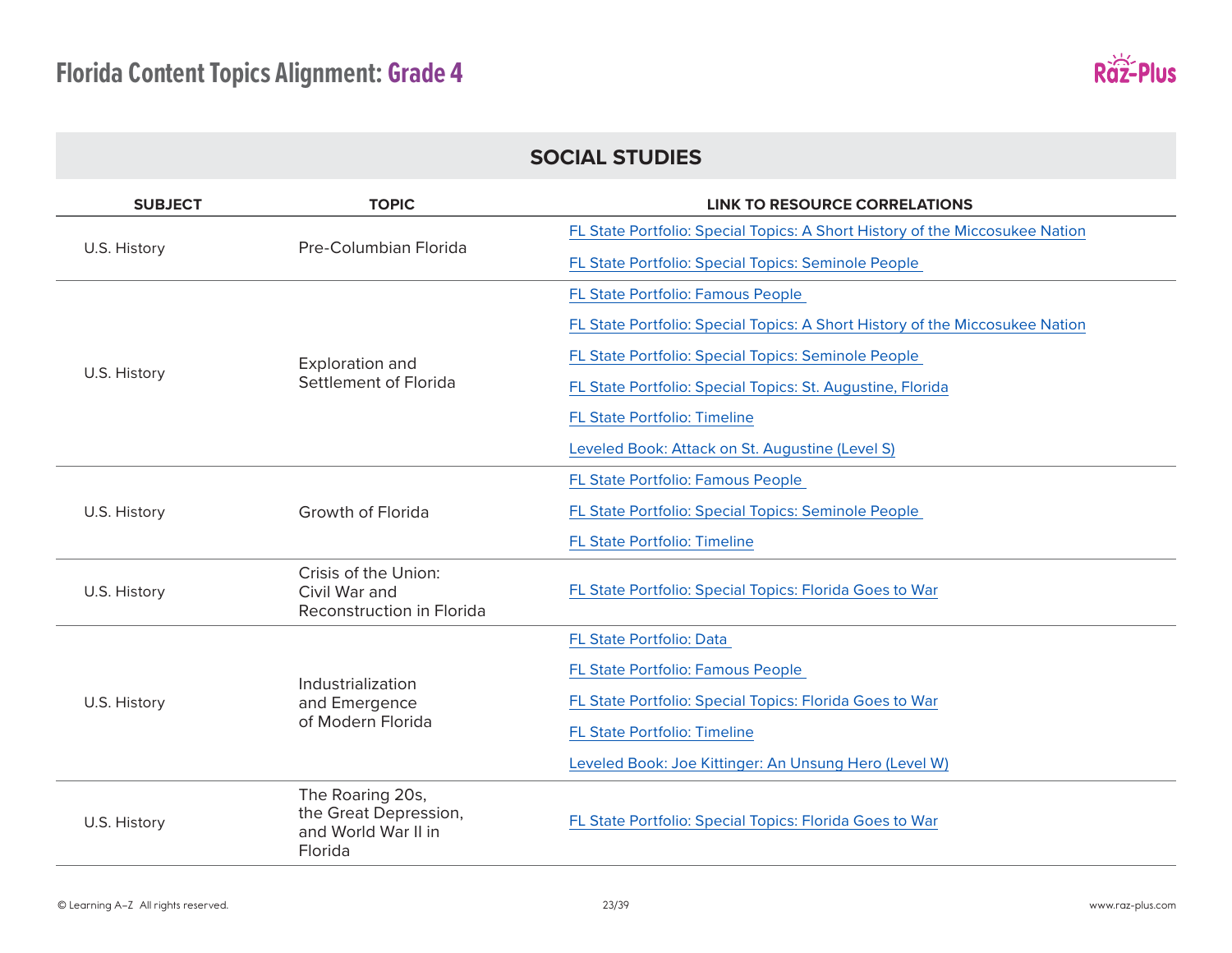

| <b>SUBJECT</b>        | <b>TOPIC</b>                                                                      | <b>LINK TO RESOURCE CORRELATIONS</b>                       |
|-----------------------|-----------------------------------------------------------------------------------|------------------------------------------------------------|
|                       | <b>Contemporary Florida</b><br>into the 21st Century                              | FL State Portfolio: Famous People                          |
| U.S. History          |                                                                                   | <b>FL State Portfolio: More Facts</b>                      |
| U.S. History          | <b>Chronological Thinking</b>                                                     | <b>FL State Portfolio: Timeline</b>                        |
| Civics and Government | Foundations of<br>Government, Law,<br>and the American<br><b>Political System</b> | FL State Portfolio: Special Topics: Florida's Constitution |
|                       |                                                                                   | FL State Portfolio: Special Topics: Florida's Constitution |
| Civics and Government | Civic and Political<br>Participation                                              | Leveled Book: Hungry Right Here? (Level V)                 |
|                       |                                                                                   | Leveled Book: Women and the Vote (Level V)                 |
| Civics and Government |                                                                                   | FL State Portfolio: Special Topics: Florida's Constitution |
|                       | <b>Structure and Functions</b><br>of Government                                   | Nonfiction Series: The Executive Branch (Level U)          |
|                       |                                                                                   | Nonfiction Series: The Judicial Branch (Level V)           |
|                       |                                                                                   | Nonfiction Series: The Legislative Branch (Level W)        |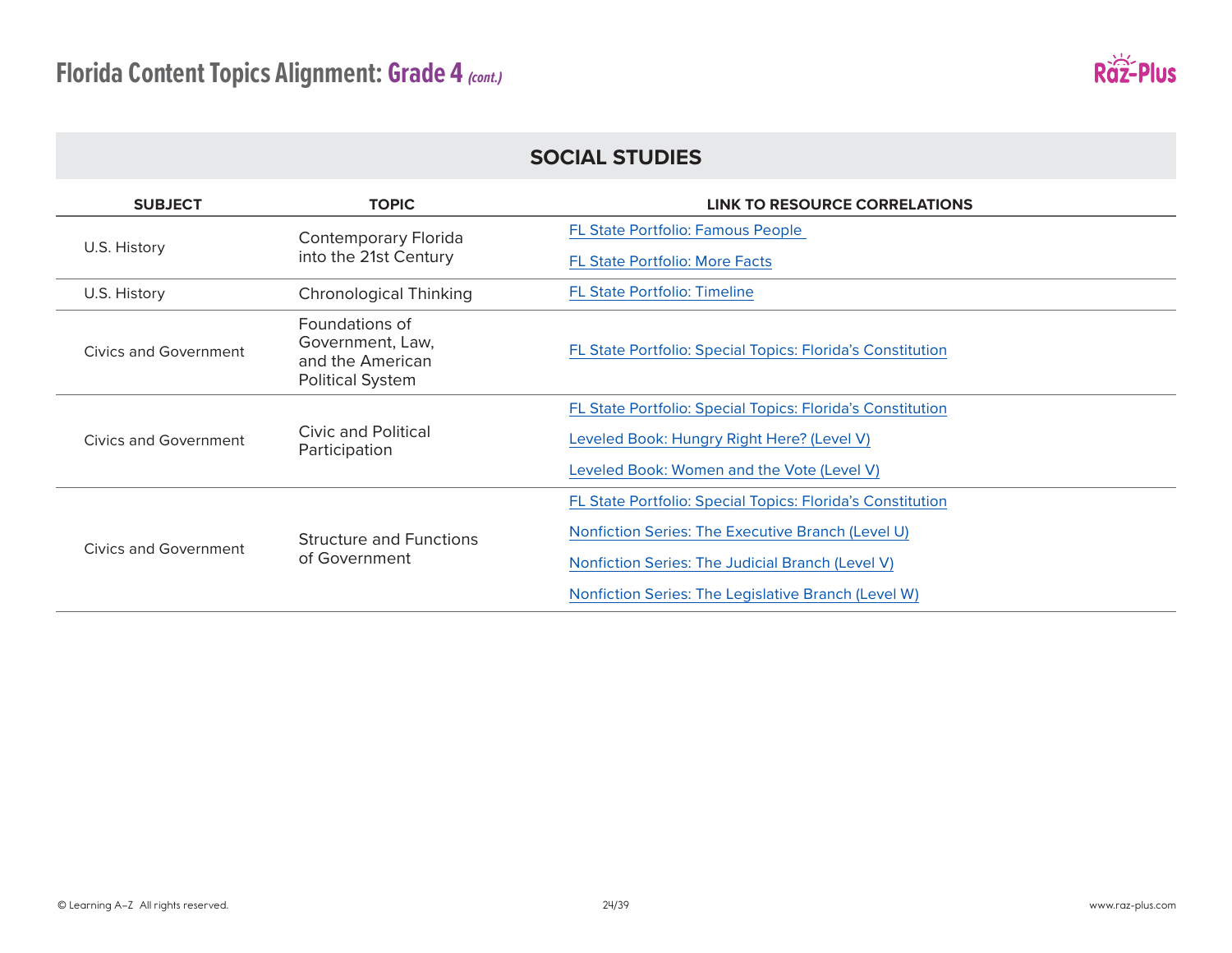

|                       |                         | <b>SCIENCE</b>                                                                                      |
|-----------------------|-------------------------|-----------------------------------------------------------------------------------------------------|
| <b>SUBJECT</b>        | <b>TOPIC</b>            | <b>LINK TO RESOURCE CORRELATIONS</b>                                                                |
|                       |                         | Close Reading Pack: Does technology make life better?<br><b>Space Program Innovations (Grade 4)</b> |
|                       |                         | Leveled Book: Hubble: An Out-of-This-World Telescope (Level U)                                      |
|                       |                         | Leveled Book: Jupiter's Secrets Revealed (Level U)                                                  |
| Earth / Space Science |                         | Leveled Book: Meteors and Meteorites (Level U)                                                      |
|                       |                         | Leveled Book: The Sun, Earth, and Moon (Level U)                                                    |
|                       | Earth in Space and Time | Leveled Book: Eclipses (Level V)                                                                    |
|                       |                         | Leveled Book: Galileo (Level V)                                                                     |
|                       |                         | Leveled Book: Life in Space (Level V)                                                               |
|                       |                         | Leveled Book: Venus: Beauty and Beast (Level V)                                                     |
|                       |                         | Leveled Book: The Sun (Level V)                                                                     |
|                       |                         | Leveled Book: Curiosity on Mars (Level W)                                                           |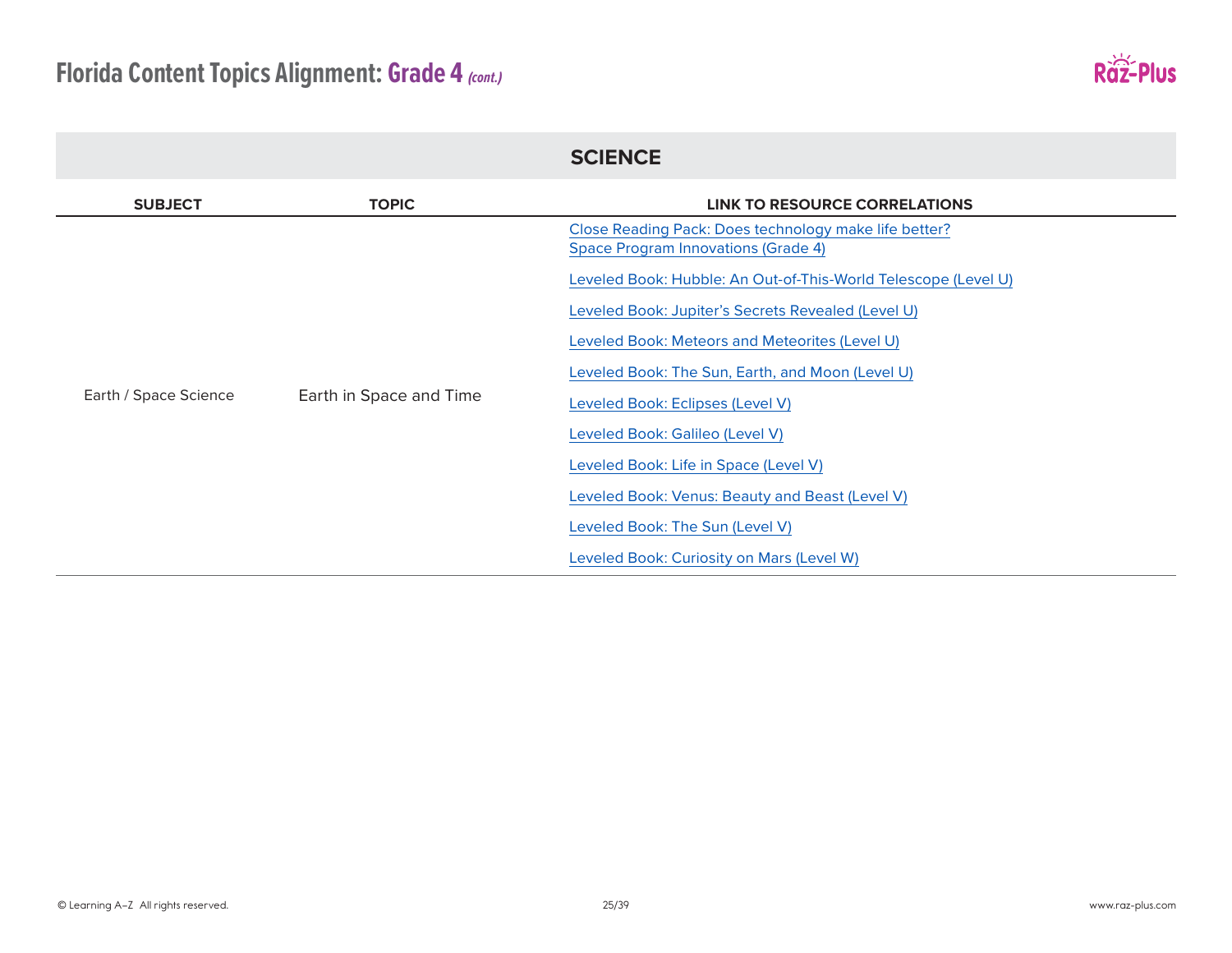

|                       |                         | <b>SCIENCE</b>                                                                        |
|-----------------------|-------------------------|---------------------------------------------------------------------------------------|
| <b>SUBJECT</b>        | <b>TOPIC</b>            | <b>LINK TO RESOURCE CORRELATIONS</b>                                                  |
|                       |                         | Close Reading Pack: How do weather patterns affect humans? (Grade 4)                  |
|                       |                         | Close Reading Pack: Why do we still study people who lived a long time ago? (Grade 4) |
|                       |                         | Leveled Book: Deep Trouble: The Gulf Coast Oil Spill (Level U)                        |
|                       |                         | Leveled Book: Hubble: An Out-of-This-World Telescope (Level U)                        |
|                       |                         | Leveled Book: Jupiter's Secrets Revealed (Level U)                                    |
|                       |                         | Leveled Book: More Valuable Than Gold (Level U)                                       |
|                       | <b>Earth Structures</b> | Leveled Book: Alternative Fuel Cars (Level V)                                         |
|                       |                         | Leveled Book: Galileo (Level V)                                                       |
| Earth / Space Science |                         | Leveled Book: Gems: Treasures of the Earth (Level V)                                  |
|                       |                         | Leveled Book: Groundwater (Level V)                                                   |
|                       |                         | Leveled Book: Mudslides (Level V)                                                     |
|                       |                         | Leveled Book: Mysterious Caves (Level V)                                              |
|                       |                         | Leveled Book: Who Owns the North Pole? (Level V)                                      |
|                       |                         | Leveled Book: Earthquakes, Volcanoes, and Tsunamis (Level W)                          |
|                       |                         | Leveled Book: Electric Cars: History and Future (Level W)                             |
|                       |                         | Leveled Book: Stonehenge (Level W)                                                    |
|                       |                         | Leveled Book: The Black Stones (Level W)                                              |
|                       |                         | Leveled Book: Through a Microscope (Level W)                                          |
|                       |                         | Leveled Book: To Drill or Not to Drill? (Level W)                                     |
|                       |                         | Leveled Book: What Is Water Worth? (Level W)                                          |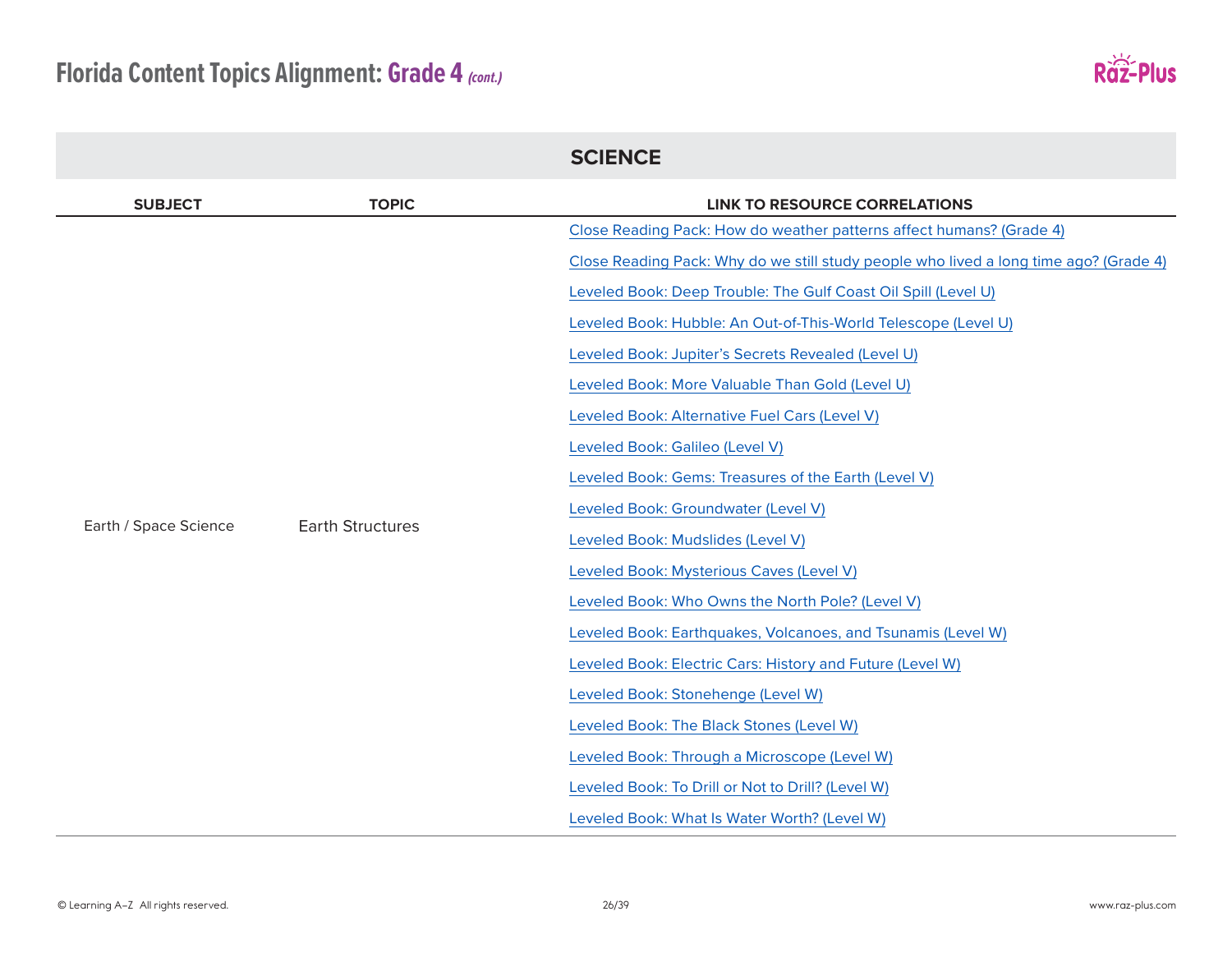

|                |                              | <b>SCIENCE</b>                                      |
|----------------|------------------------------|-----------------------------------------------------|
| <b>SUBJECT</b> | <b>TOPIC</b>                 | <b>LINK TO RESOURCE CORRELATIONS</b>                |
|                |                              | Leveled Book: Galapagos Wonder (Level U)            |
|                |                              | Leveled Book: How Bees Make Honey (Level U)         |
|                |                              | Leveled Book: Life Cycles (Level U)                 |
|                |                              | Leveled Book: The Mighty Saguaro Cactus (Level U)   |
|                | Heredity and<br>Reproduction | Leveled Book: Temperate Deciduous Forests (Level U) |
| Life Science   |                              | Leveled Book: Tundra (Level U)                      |
|                |                              | Leveled Book: Animal Communication (Level V)        |
|                |                              | Leveled Book: Grasslands (Level V)                  |
|                |                              | Leveled Book: Life Spans (Level V)                  |
|                |                              | Leveled Book: Deserts (Level W)                     |
|                |                              | Leveled Book: Taiga (Level W)                       |
|                |                              | Leveled Book: What Makes You You? (Level X)         |
|                |                              | Leveled Book: The Mystery Twin (Level Y)            |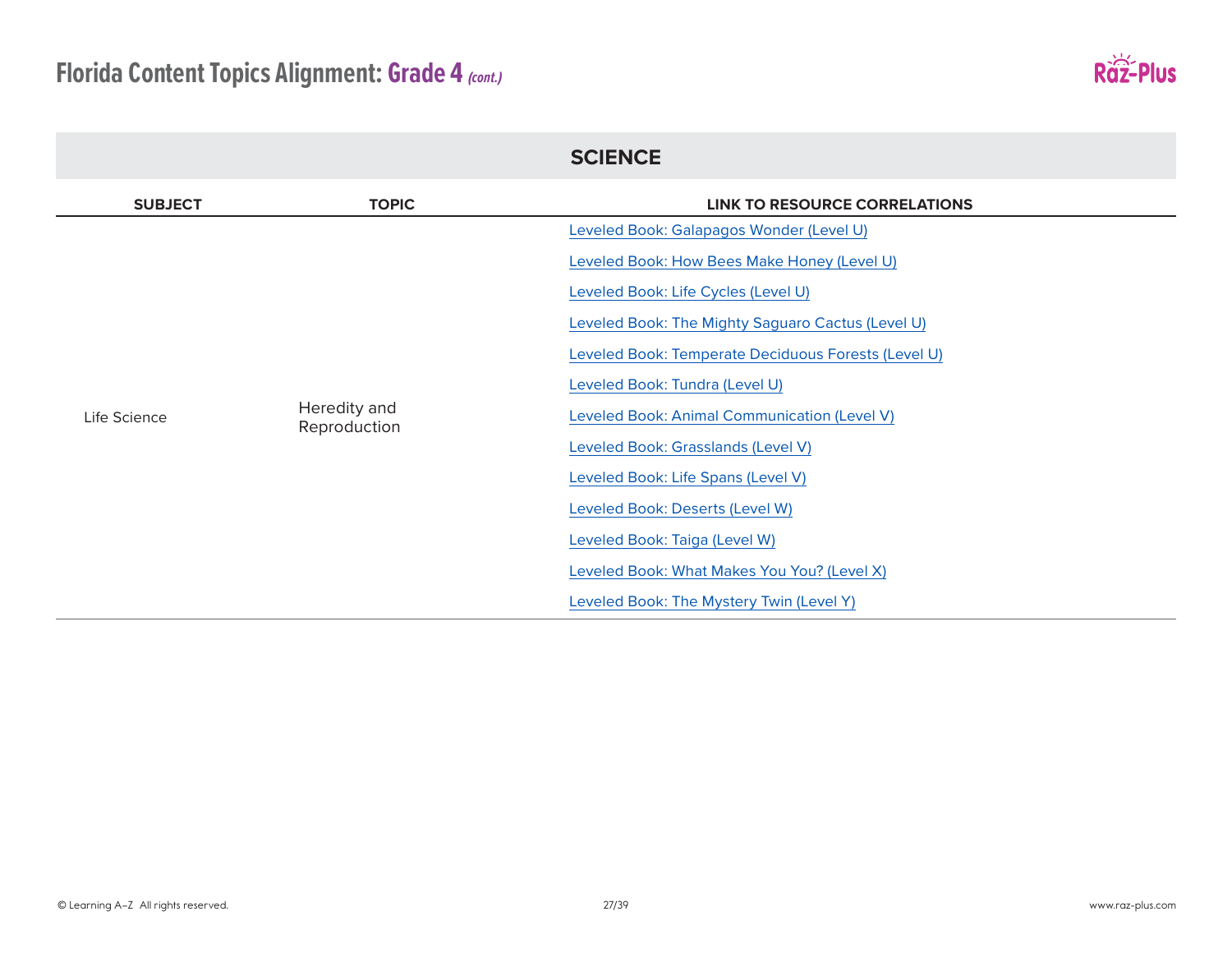

|                |                 | <b>SCIENCE</b>                                                 |
|----------------|-----------------|----------------------------------------------------------------|
| <b>SUBJECT</b> | <b>TOPIC</b>    | <b>LINK TO RESOURCE CORRELATIONS</b>                           |
|                |                 | Close Reading Pack: How do plants support life? (Grade 4)      |
|                |                 | Leveled Book: Salmon: A Link in the Food Chain (Level Q)       |
|                |                 | Leveled Book: Deep Trouble: The Gulf Coast Oil Spill (Level U) |
|                |                 | Leveled Book: Temperate Deciduous Forests (Level U)            |
|                |                 | Leveled Book: The Amazing Amazon (Level U)                     |
|                |                 | Leveled Book: Life Cycles (Level U)                            |
|                |                 | Leveled Book: The Erie Canal (Level U)                         |
| Life Science   | Interdependence | Leveled Book: Groundwater (Level V)                            |
|                |                 | Leveled Book: The Hoover Dam (Level V)                         |
|                |                 | Leveled Book: The Sun (Level V)                                |
|                |                 | Leveled Book: Who Owns the North Pole? (Level V)               |
|                |                 | Leveled Book: Deserts (Level W)                                |
|                |                 | Leveled Book: Taiga (Level W)                                  |
|                |                 | Leveled Book: What Is Water Worth? (Level W)                   |
|                |                 | Leveled Book: The Amazing Undersea Food Web (Level X)          |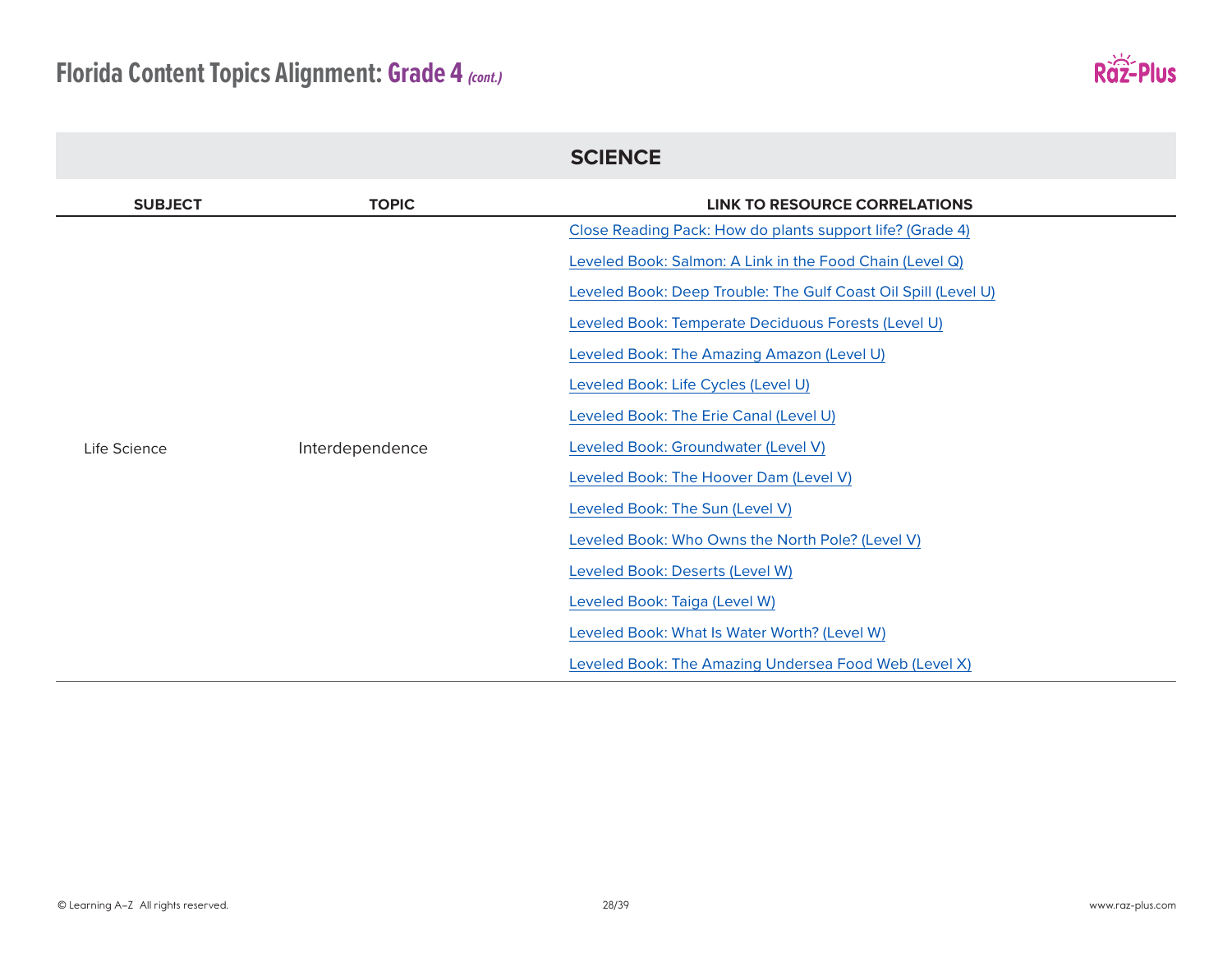

|                         |                                                      | <b>SCIENCE</b>                                                         |
|-------------------------|------------------------------------------------------|------------------------------------------------------------------------|
| <b>SUBJECT</b>          | <b>TOPIC</b>                                         | <b>LINK TO RESOURCE CORRELATIONS</b>                                   |
|                         |                                                      | ELL Vocabulary Power Pack: Energy: Today and Tomorrow (Levels 3 and 4) |
|                         |                                                      | Leveled Book: How Sound Works (Level U)                                |
|                         |                                                      | Leveled Book: Hubble: An Out-of-This-World Telescope (Level U)         |
|                         |                                                      | Leveled Book: The Erie Canal (Level U)                                 |
|                         |                                                      | Leveled Book: The Genius of Tesla (Level U)                            |
| <b>Physical Science</b> | Forms of Energy                                      | Leveled Book: Alternative Fuel Cars (Level V)                          |
|                         |                                                      | Leveled Book: Mysteries of Flight (Level V)                            |
|                         |                                                      | Leveled Book: The Hoover Dam (Level V)                                 |
|                         |                                                      | Close Read Passage: Michael Faraday (Level W)                          |
|                         |                                                      | Leveled Book: Electric Cars: History and Future (Level W)              |
|                         |                                                      | Leveled Book: Ships of Discovery (Level W)                             |
| <b>Physical Science</b> | <b>Energy Transfer and</b><br><b>Transformations</b> | Close Read Passage: The Macaroni Disaster (Level U)                    |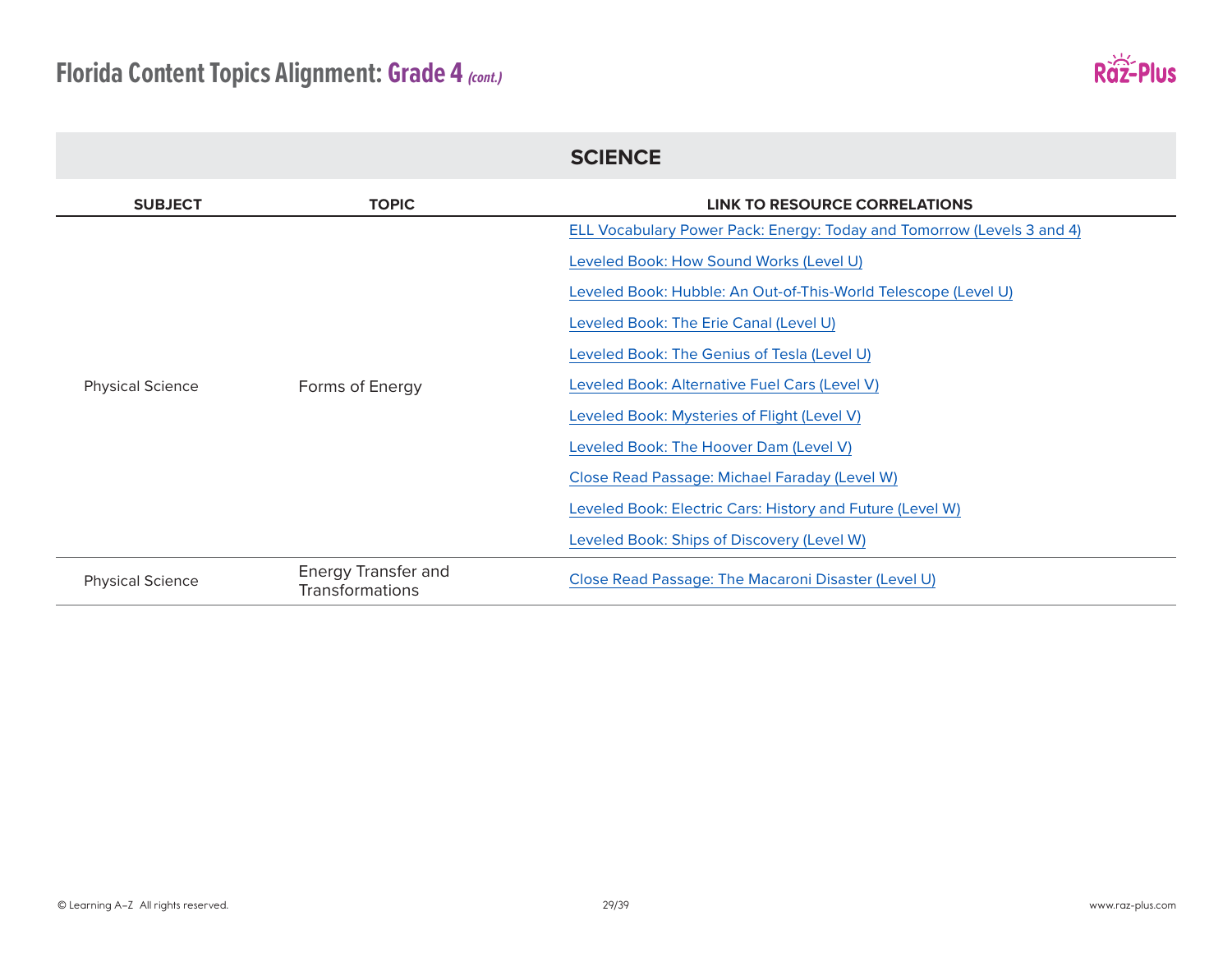

|                         |                             | <b>SCIENCE</b>                                                                                            |
|-------------------------|-----------------------------|-----------------------------------------------------------------------------------------------------------|
| <b>SUBJECT</b>          | <b>TOPIC</b>                | <b>LINK TO RESOURCE CORRELATIONS</b>                                                                      |
|                         |                             | ELL Vocabulary Power Pack: Measuring in Units (Levels 3 and 4)                                            |
|                         |                             | High/Low Passage: Energy in Motion<br>(Readability Level: Grades 1 and 2; Interest Level: Grades 3 and 4) |
| <b>Physical Science</b> | Motion of Objects           | Leveled Book: Mysteries of Flight (Level V)                                                               |
|                         |                             | Leveled Book: Catching Air (Level W)                                                                      |
|                         |                             | Leveled Book: The World of NASCAR (Level W)                                                               |
|                         | <b>Properties of Matter</b> | <b>Graphic Book: The Mystery Element</b>                                                                  |
|                         |                             | Leveled Book: What Happens When You Flush? (Level U)                                                      |
|                         |                             | Leveled Book: Marie Curie (Level V)                                                                       |
| <b>Physical Science</b> |                             | Leveled Book: Natural Wonders of the World (Level V)                                                      |
|                         |                             | Leveled Book: Mount Kilimanjaro (Level W)                                                                 |
|                         |                             | Leveled Book: What Is Water Worth? (Level W)                                                              |
|                         |                             | Leveled Book: High-Speed Trains (Level X)                                                                 |
|                         | <b>Changes in Matter</b>    | Leveled Book: Forests on Fire (Level V)                                                                   |
| <b>Physical Science</b> |                             | Leveled Book: Fungus Among Us (Level V)                                                                   |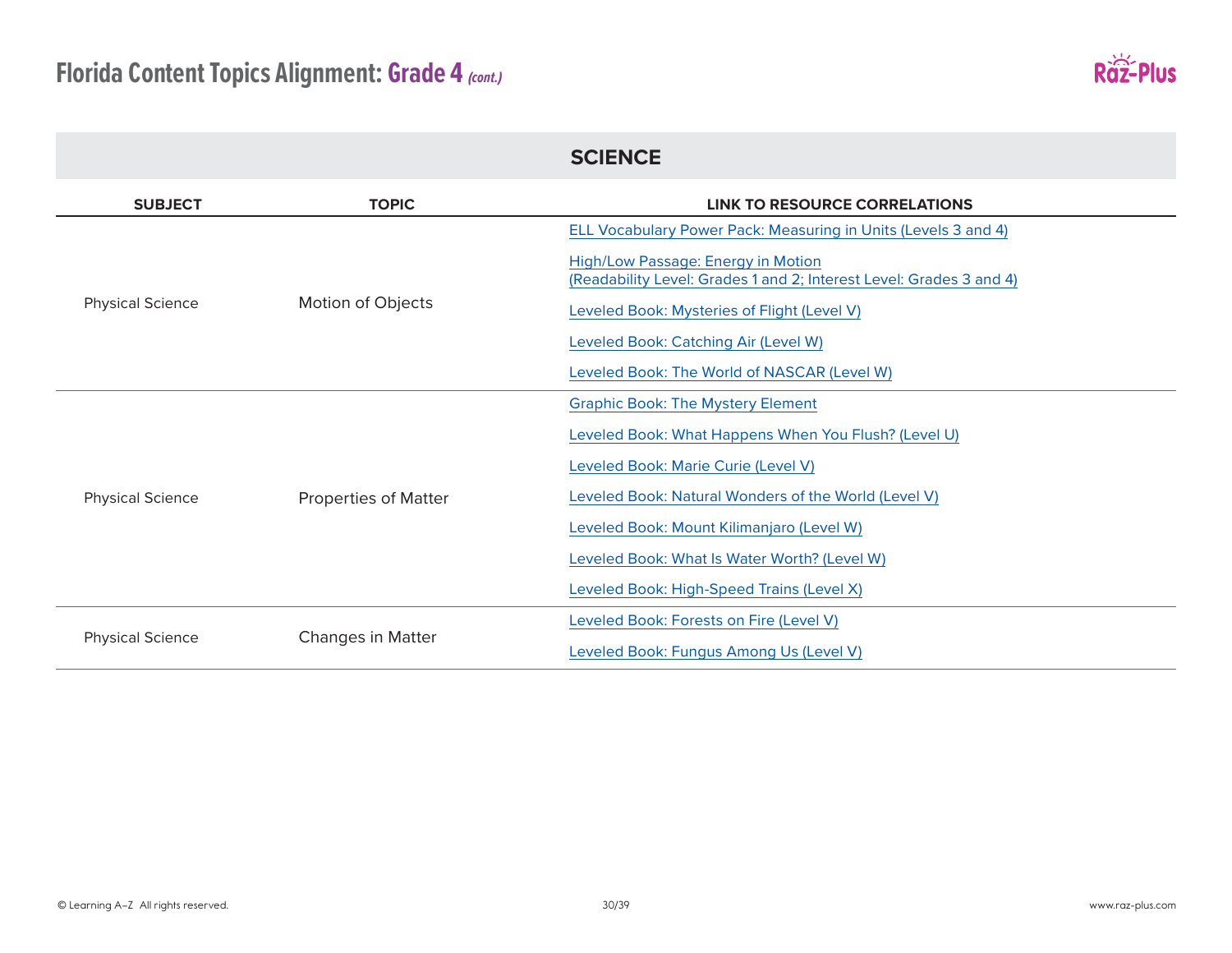

| <b>SUBJECT</b> | <b>TOPIC</b>                                       | <b>LINK TO RESOURCE CORRELATIONS</b>                                 |
|----------------|----------------------------------------------------|----------------------------------------------------------------------|
| Dance          | <b>Critical Thinking</b><br>and Reflection         | (Correlation to this K-5 topic included at a different grade level.) |
| Dance          | Skills, Techniques,<br>and Processes               | (Correlation to this K-5 topic included at a different grade level.) |
| Dance          | <b>Organizational Structure</b>                    | (Correlation to this K-5 topic included at a different grade level.) |
| Dance          | Historical and<br><b>Global Connections</b>        | (Correlation to this K-5 topic included at a different grade level.) |
| Dance          | Innovation, Technology,<br>and the Future          | (Correlation to this K-5 topic included at a different grade level.) |
| <b>Music</b>   | <b>Critical Thinking</b><br>and Reflection         | (Correlation to this K-5 topic included at a different grade level.) |
| <b>Music</b>   | Skills, Techniques,<br>and Processes               | (Correlation to this K-5 topic included at a different grade level.) |
| Music          | <b>Organizational Structure</b>                    | (Correlation to this K-5 topic included at a different grade level.) |
| <b>Music</b>   | <b>Historical and</b><br><b>Global Connections</b> | (Correlation to this K-5 topic included at a different grade level.) |
|                | Innovation, Technology,                            | Leveled Book: Jazz Greats (Level V)                                  |
| <b>Music</b>   | and the Future                                     | Leveled Book: Yo-Yo Ma (Level W)                                     |
| Theatre        | <b>Critical Thinking</b><br>and Reflection         | (Correlation to this K-5 topic included at a different grade level.) |
| Theatre        | Skills, Techniques,<br>and Processes               | (Correlation to this K-5 topic included at a different grade level.) |
| Theatre        | <b>Organizational Structure</b>                    | Leveled Book: The History of Anime (Level U)                         |
| Theatre        | <b>Historical and</b><br><b>Global Connections</b> | Close Read Passage: The Little Half-Chick (Level V)                  |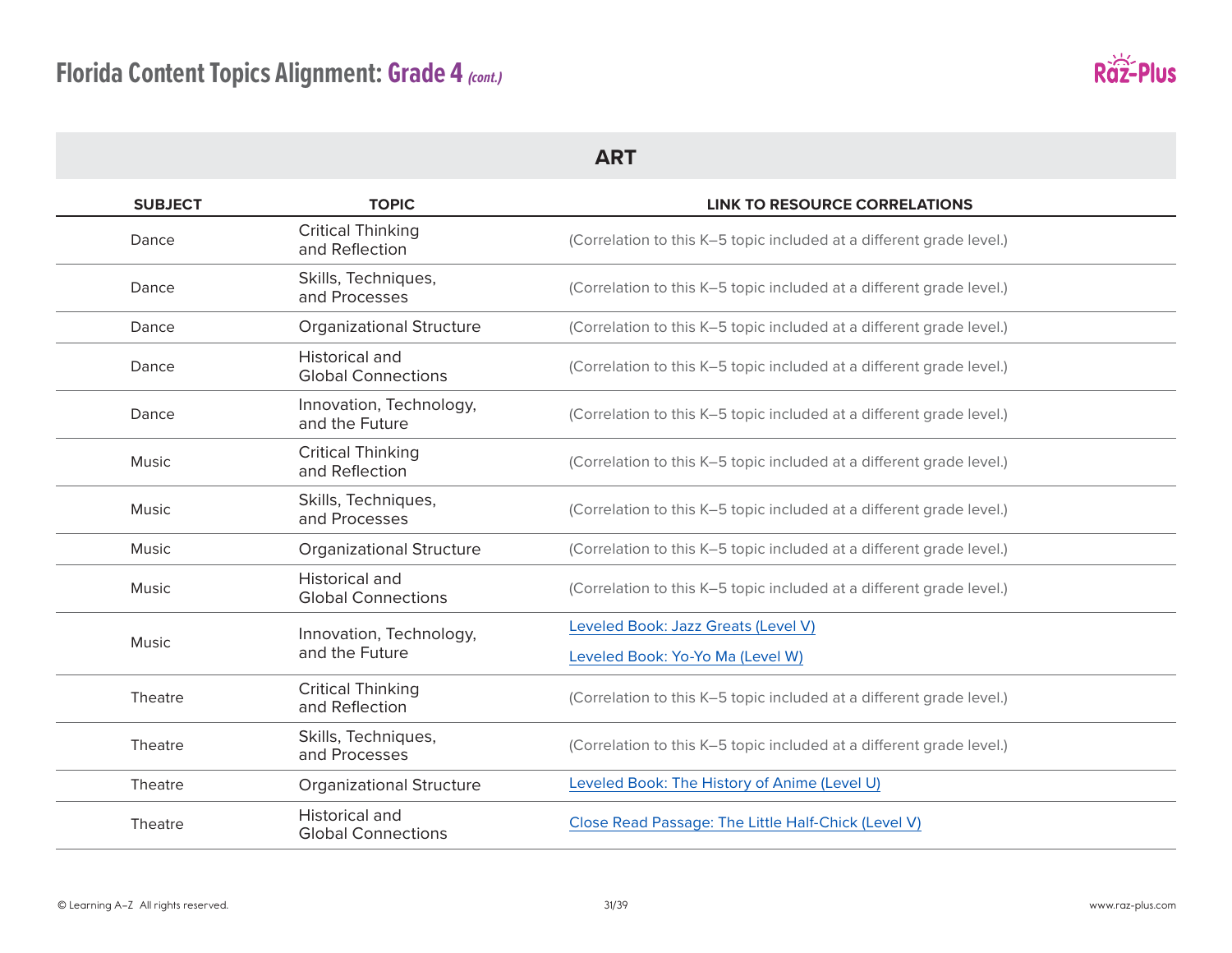

| <b>SUBJECT</b> | <b>TOPIC</b>                                | <b>LINK TO RESOURCE CORRELATIONS</b>                                 |
|----------------|---------------------------------------------|----------------------------------------------------------------------|
| <b>Theatre</b> | Innovation, Technology,<br>and the Future   | (Correlation to this K-5 topic included at a different grade level.) |
| Visual Art     | <b>Critical Thinking</b><br>and Reflection  | (Correlation to this K-5 topic included at a different grade level.) |
|                | Skills, Techniques,<br>and Processes        | Leveled Book: Petra (Level W)                                        |
| Visual Art     |                                             | Leveled Book: Say It with Pictures (Level U)                         |
| Visual Art     | <b>Organizational Structure</b>             | (Correlation to this K-5 topic included at a different grade level.) |
|                | Historical and<br><b>Global Connections</b> | Leveled Book: Fabulous Fabergé Eggs (Level U)                        |
|                |                                             | Leveled Book: Weaving Around the World (Level U)                     |
| Visual Art     |                                             | Leveled Book: Mythical Creatures of Ancient Greece (Level V)         |
|                |                                             | Leveled Book: Ancient Mesopotamia (Level W)                          |
|                |                                             | Project-Based Learning Pack: Looks Greek to Me (Grade 4)             |
| Visual Art     |                                             | Close Read Passage: Harlem Murals: Our Stories (Level W)             |
|                | Innovation, Technology,<br>and the Future   | Leveled Book: Chichén Itzá (Level U)                                 |
|                |                                             | Leveled Book: Teotihuacan (Level U)                                  |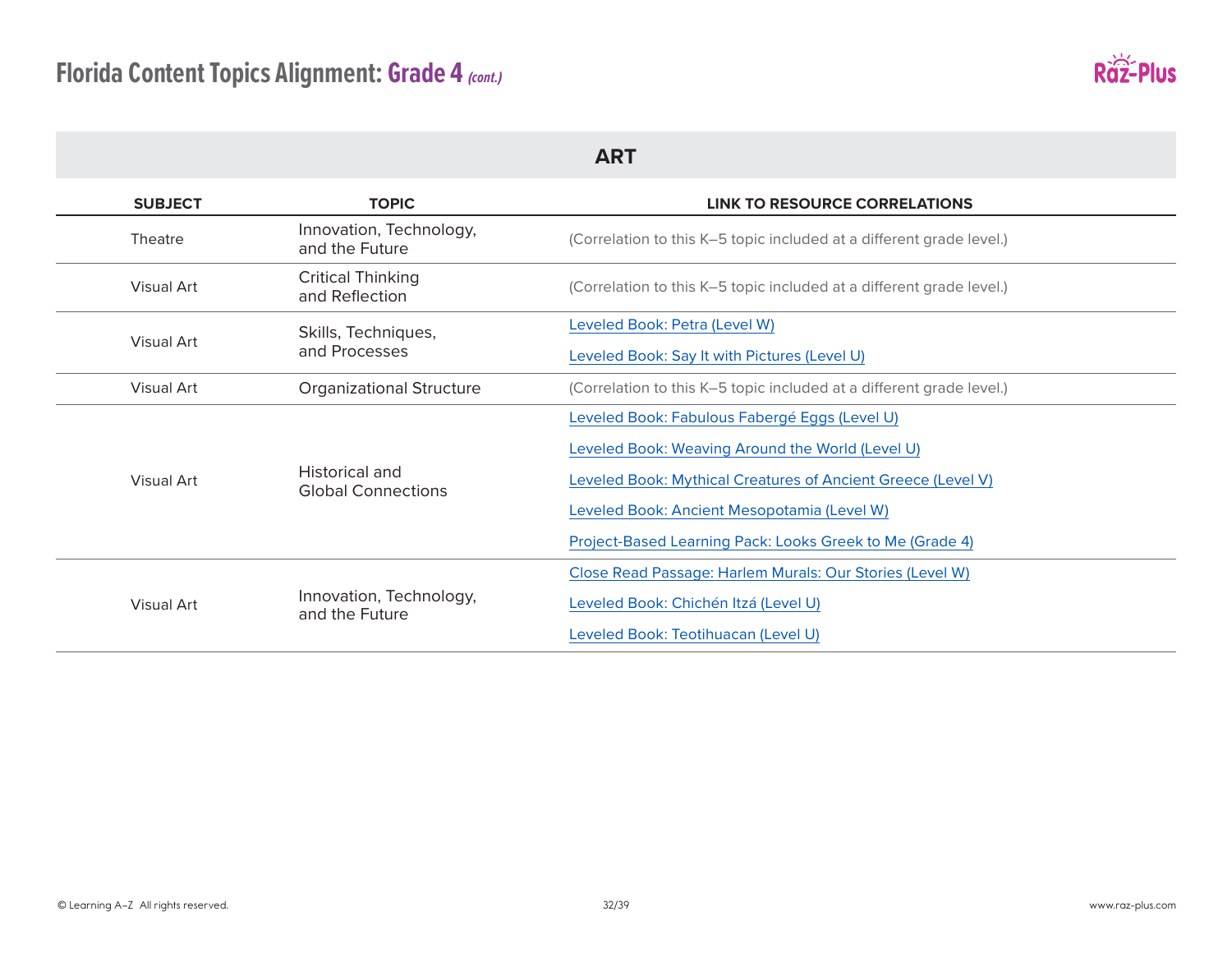

| <b>SUBJECT</b> | <b>TOPIC</b>                                             | <b>LINK TO RESOURCE CORRELATIONS</b>                                                                                       |
|----------------|----------------------------------------------------------|----------------------------------------------------------------------------------------------------------------------------|
|                | Pre-Columbian<br>North America                           | High/Low Book: Riders on the Great Plains<br>(Readability Level: Grades 4-6; Interest Level: Grades 7 and 8)               |
|                |                                                          | High/Low Book: Native Peoples and How the West Was Lost<br>(Readability Level: Grades 2-4; Interest Level: Grades 5 and 6) |
| U.S. History   |                                                          | Leveled Book: Native Americans of the Great Plains (Level Z)                                                               |
|                |                                                          | Leveled Book: The Algonquins (Level X)                                                                                     |
|                |                                                          | Leveled Book: The Cherokees (Level Z)                                                                                      |
|                | Exploration and<br>Settlement of<br><b>North America</b> | <b>Graphic Book: Leif Ericson's Voyage</b>                                                                                 |
|                |                                                          | Leveled Book: Marco Polo and the Silk Road (Level Y)                                                                       |
|                |                                                          | Leveled Book: Pocahontas at Jamestown (Level Y)                                                                            |
|                |                                                          | Leveled Book: Sacagawea (Level Y)                                                                                          |
| U.S. History   |                                                          | Leveled Book: Samuel de Champlain, Father of New France (Level Y)                                                          |
|                |                                                          | Leveled Book: Ships of Discovery (Level Y)                                                                                 |
|                |                                                          | Leveled Book: Two Kettles (Level Y)                                                                                        |
|                |                                                          | Leveled Book: Christopher Columbus (Level Z)                                                                               |
|                |                                                          | Leveled Book: Vikings (Level Z)                                                                                            |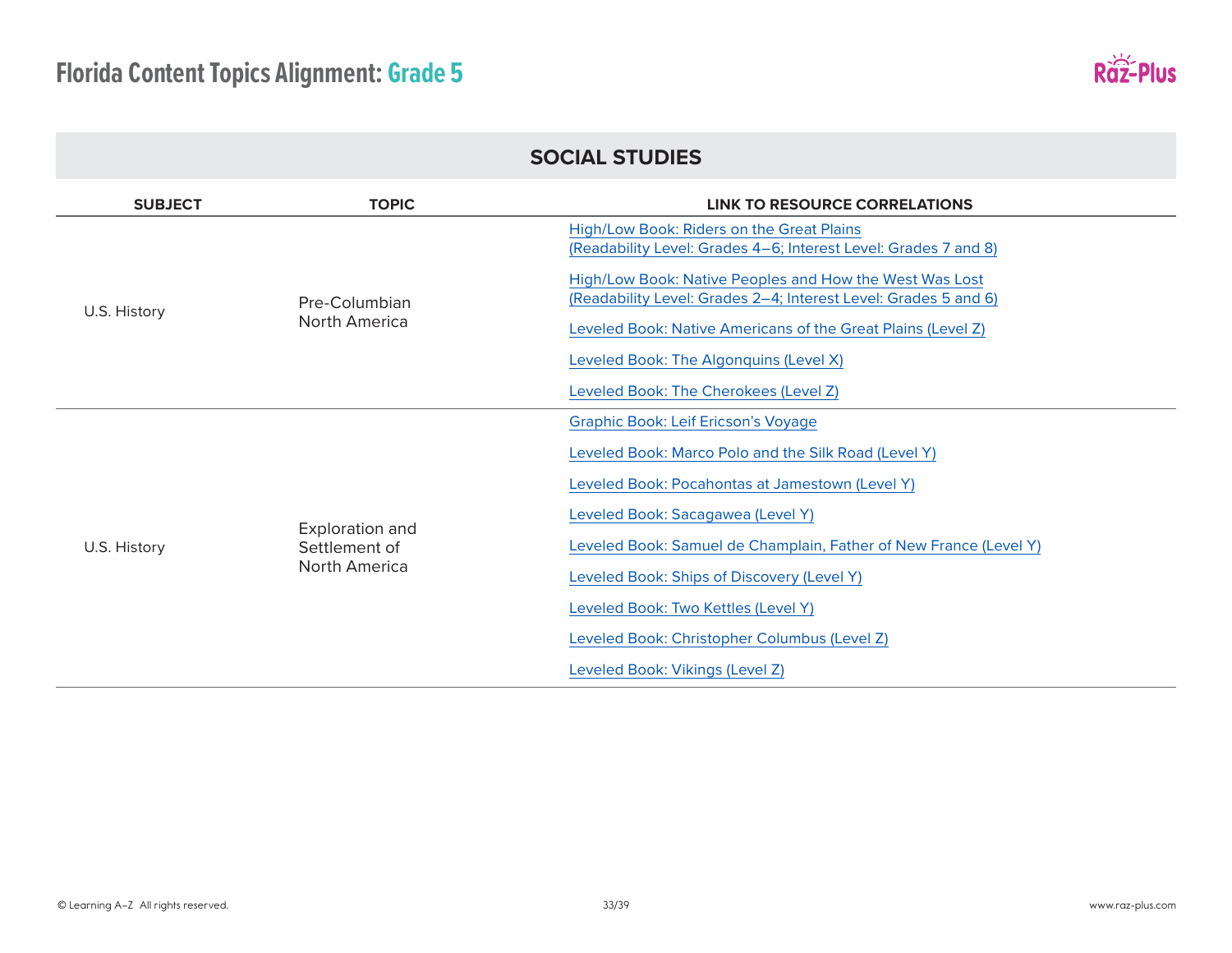

| <b>SOCIAL STUDIES</b>        |                                                                 |                                                                                     |
|------------------------------|-----------------------------------------------------------------|-------------------------------------------------------------------------------------|
| <b>SUBJECT</b>               | <b>TOPIC</b>                                                    | <b>LINK TO RESOURCE CORRELATIONS</b>                                                |
|                              |                                                                 | Leveled Book: A Crafty Escape (Level X)                                             |
|                              |                                                                 | Leveled Book: Up from Slavery (Level X)                                             |
|                              |                                                                 | Leveled Book: Frederick Douglass: Forever Free (Level Y)                            |
|                              |                                                                 | Leveled Book: George Washington (Levels Y and Z2)                                   |
| U.S. History                 | Colonization<br>of North America                                | Leveled Book: Pocahontas at Jamestown (Level Y)                                     |
|                              |                                                                 | Leveled Book: The Story of Lewis and Clark, Book 1: Up the Missouri River (Level Y) |
|                              |                                                                 | Leveled Book: Building a Nation (Levels Z, Z1, and Z2)                              |
|                              |                                                                 | Leveled Book: 1865: The End of the Civil War (Levels Z, Z1, and Z2)                 |
|                              |                                                                 | Project-Based Learning Pack: How Revolution Led to Republic (Grade 5)               |
|                              | American Revolution and<br>Birth of a New Nation                | <b>Graphic Book: The Boston Tea Party</b>                                           |
|                              |                                                                 | Leveled Book: King George III (Levels X and Z2)                                     |
|                              |                                                                 | Leveled Book: Seeds of Revolution (Levels X, Z1, and Z2)                            |
|                              |                                                                 | Leveled Book: Battling for Independence (Levels Y, Z1, and Z2)                      |
| U.S. History                 |                                                                 | Leveled Book: George Washington (Levels Y and Z2)                                   |
|                              |                                                                 | Leveled Book: Building a Nation (Levels Z, Z1, and Z2)                              |
|                              |                                                                 | Leveled Book: The U.S. Constitution (Level Z1)                                      |
|                              |                                                                 | Project-Based Learning Pack: How Revolution Led to Republic (Grade 5)               |
|                              | Foundations of                                                  | Leveled Book: The Bill of Rights (Levels X and Z1)                                  |
| <b>Civics and Government</b> | Government, Law,<br>and the American<br><b>Political System</b> | Leveled Book: The U.S. Constitution (Level Z1)                                      |
|                              |                                                                 | Leveled Book: The U.S. Government at Work (Level Z1)                                |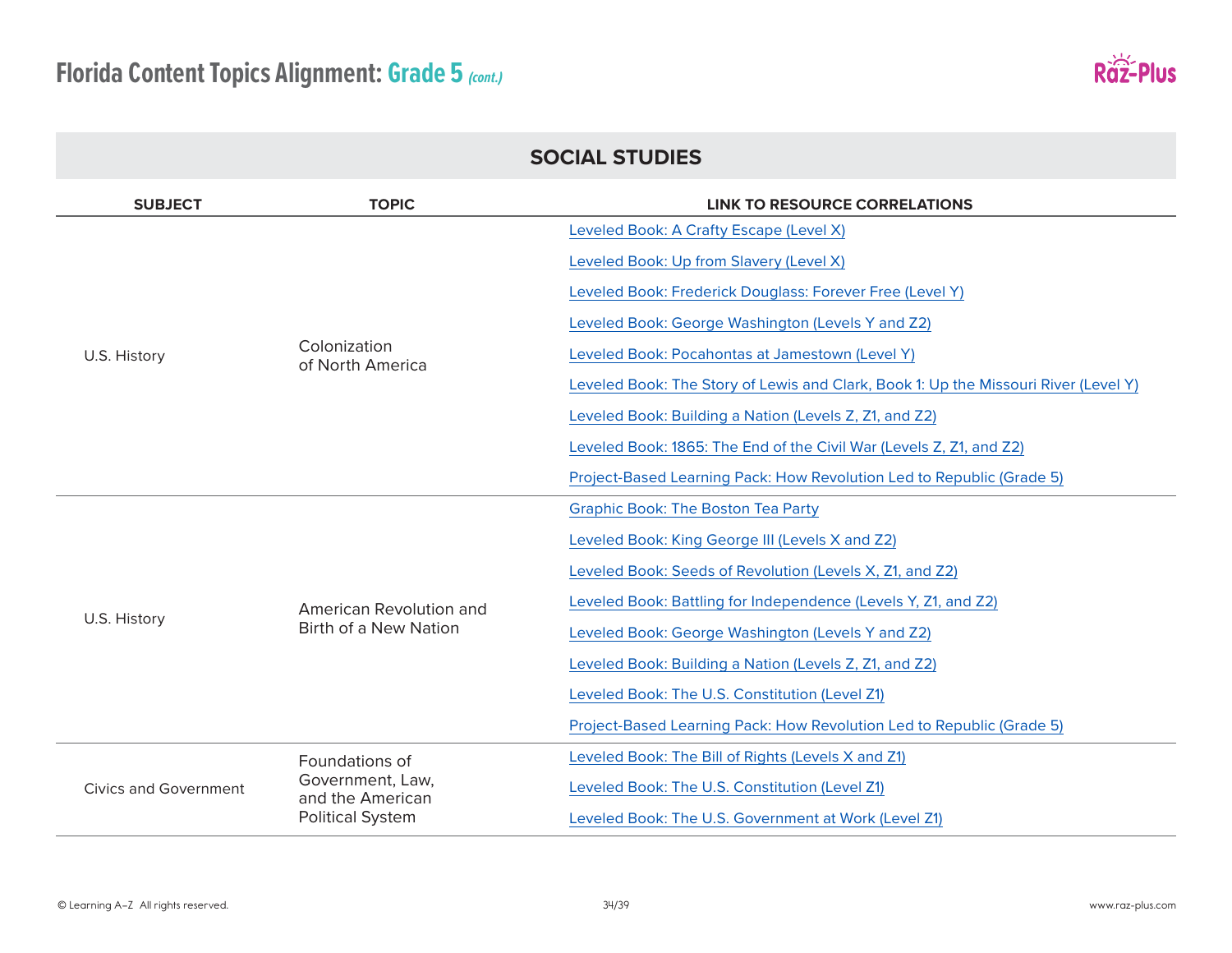

| <b>SUBJECT</b>        | <b>TOPIC</b>                                    | LINK TO RESOURCE CORRELATIONS                                                                                        |
|-----------------------|-------------------------------------------------|----------------------------------------------------------------------------------------------------------------------|
|                       | Civic and Political<br>Participation            | <b>Graphic Book: The Boston Tea Party</b>                                                                            |
|                       |                                                 | Leveled Book: The Bill of Rights (Levels X and Z1)                                                                   |
| Civics and Government |                                                 | Leveled Book: Seeds of Revolution (Levels X, Z1, and Z2)                                                             |
|                       |                                                 | Leveled Book: The U.S. Constitution (Level Z1)                                                                       |
|                       | <b>Structure and Functions</b><br>of Government | Leveled Book: The Bill of Rights (Levels X and Z1)                                                                   |
|                       |                                                 | Leveled Book: The School Versus James Holt (Level X)                                                                 |
| Civics and Government |                                                 | Leveled Book: The Executive Branch (Level Z1)                                                                        |
|                       |                                                 | Leveled Book: The Judicial Branch (Level Z1)                                                                         |
|                       |                                                 | Leveled Book: The Legislative Branch (Level Z1)                                                                      |
|                       |                                                 | Leveled Book: The U.S. Constitution (Level Z1)                                                                       |
|                       |                                                 | Project-Based Learning Pack: How Revolution Led to Republic:<br>Checks and Balances in the U.S. Government (Grade 5) |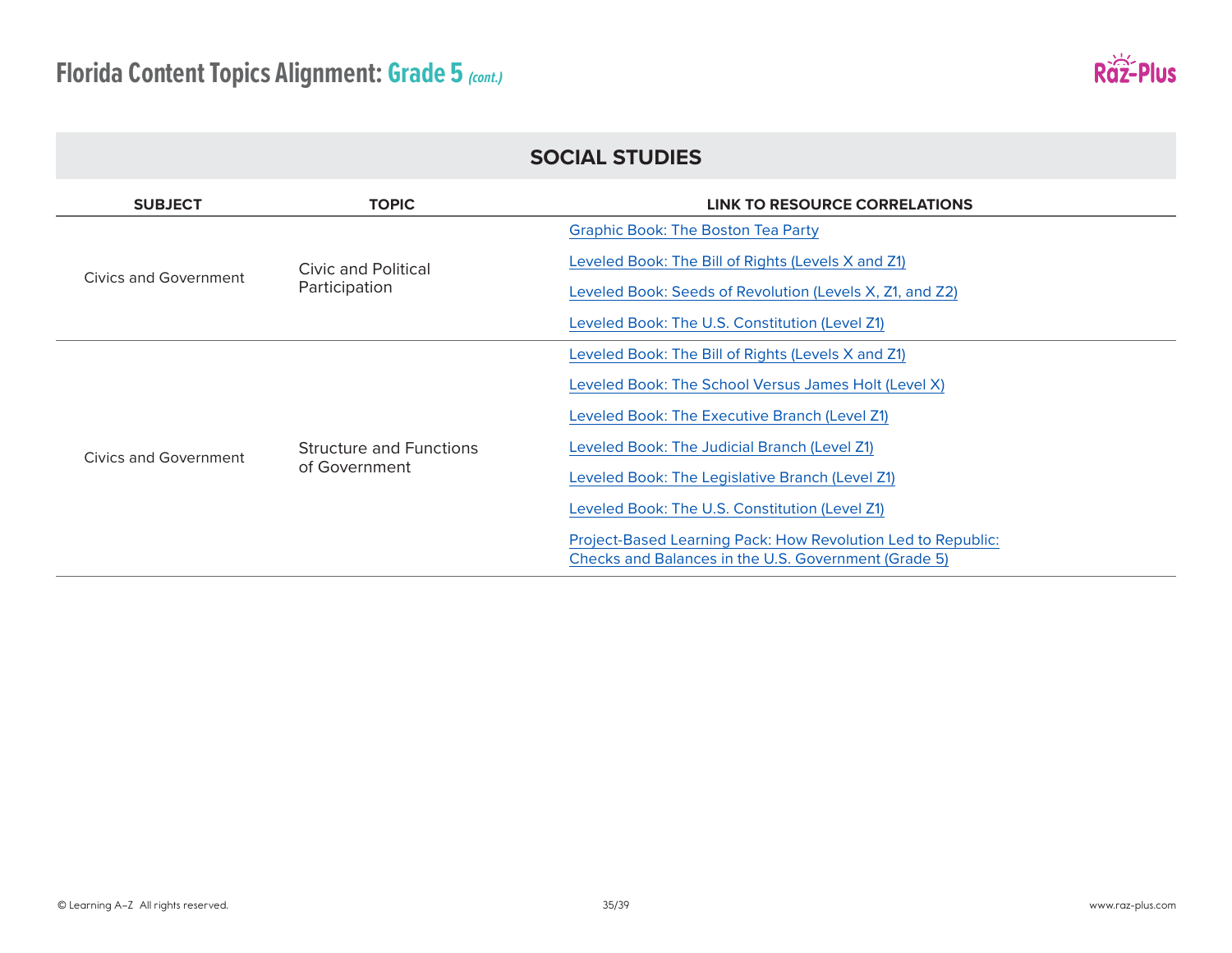

| <b>SUBJECT</b>          | <b>TOPIC</b>                                           | <b>LINK TO RESOURCE CORRELATIONS</b>                                |
|-------------------------|--------------------------------------------------------|---------------------------------------------------------------------|
| Earth / Space Science   | Earth in Space and Time                                | Leveled Book: Hubble: An Out-of-This-World Telescope (Level U)      |
|                         |                                                        | Leveled Book: Meteors and Meteorites (Level U)                      |
|                         |                                                        | Leveled Book: The Sun (Level V)                                     |
|                         |                                                        | Leveled Book: Venus: Beauty and Beast (Level V)                     |
| Earth / Space Science   | Earth Systems<br>and Patterns                          | Leveled Book: Dust Storms and Sandstorms (Level X)                  |
|                         |                                                        | Leveled Book: Violent Weather (Level Z)                             |
|                         | Organization<br>and Development<br>of Living Organisms | ELL Vocabulary Power Pack: Plant Structures and Functions (Level 5) |
| Life Science            |                                                        | Leveled Book: The Amazing Brain (Levels Y, Z1, and Z2)              |
|                         |                                                        | Leveled Book: The Hard Stuff! All About Bones (Level X)             |
| Life Science            | Diversity and Evolution<br>of Living Organisms         | ELL Vocabulary Power Pack: Plant and Animal Adaptations (Level 5)   |
|                         | Interdependence                                        | Leveled Book: Saving the Salmon (Level X)                           |
| Life Science            |                                                        | Leveled Book: Symbiotic Wildlife (Levels Z, Z1, and Z2)             |
| <b>Physical Science</b> | Forms of Energy                                        | Leveled Book: High-Speed Trains (Level X)                           |
| <b>Physical Science</b> | <b>Energy Transfer and</b><br>Transformations          | Leveled Book: The Genius of Tesla (Level X)                         |
| <b>Physical Science</b> | Forces and Changes<br>in Motion                        | Close Reading Pack: How do amusement parks use the laws of force    |
|                         |                                                        | and motion to make rides fun? Things That Go Bump (Grade 5)         |
| <b>Physical Science</b> | <b>Properties of Matter</b>                            | Leveled Book: Gems: Treasures from the Earth (Level Y)              |
|                         |                                                        | Leveled Book: Marie Curie (Levels Y and Z1)                         |
|                         |                                                        | Leveled Book: Albert Einstein (Level Z)                             |
| <b>Physical Science</b> | <b>Changes in Matter</b>                               | Leveled Book: The Story of Plastic (Level Y)                        |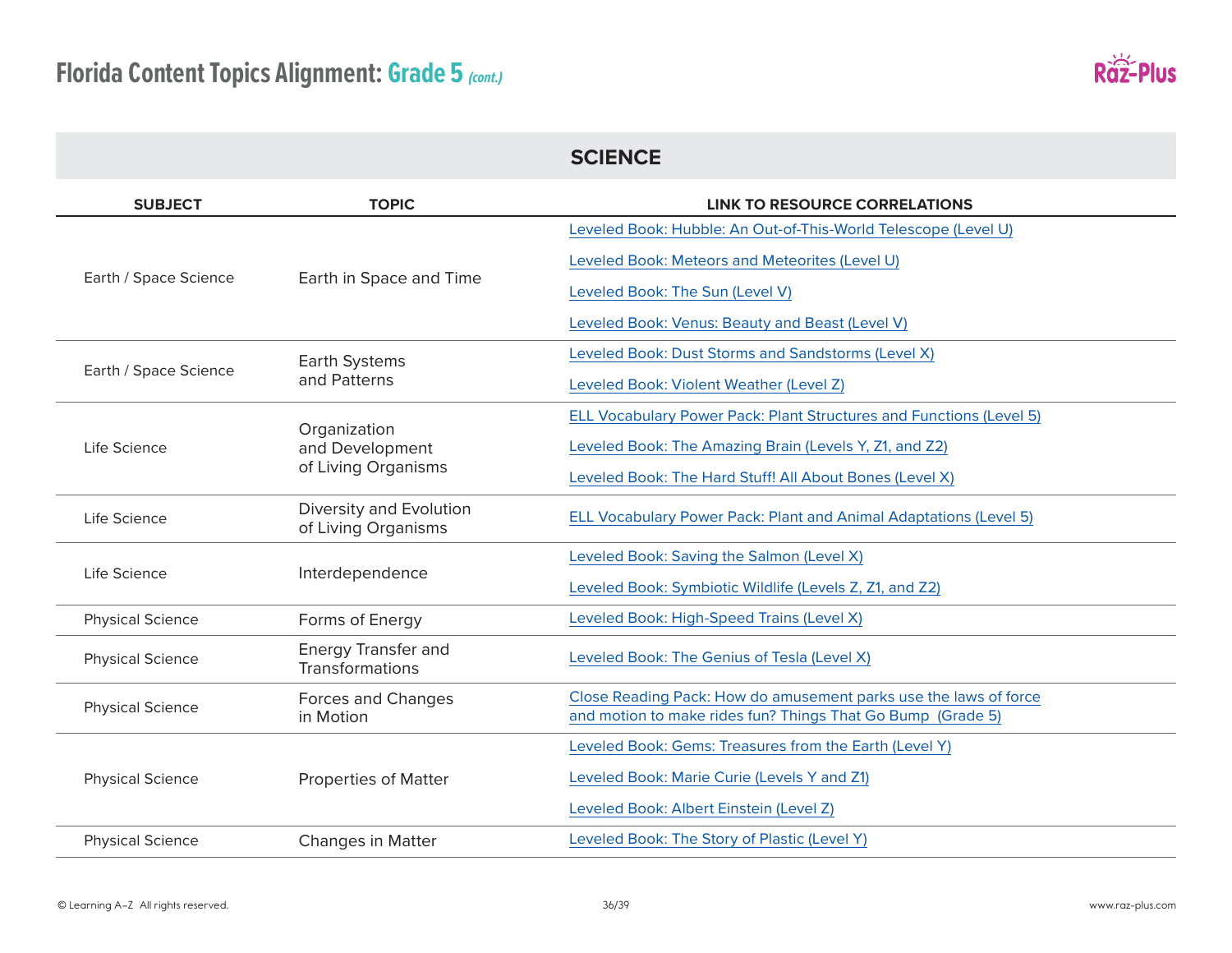

| <b>SUBJECT</b> | <b>TOPIC</b>                                       | LINK TO RESOURCE CORRELATIONS                                                                                                                                                                                                                                                                                           |
|----------------|----------------------------------------------------|-------------------------------------------------------------------------------------------------------------------------------------------------------------------------------------------------------------------------------------------------------------------------------------------------------------------------|
| Dance          | <b>Critical Thinking</b><br>and Reflection         | Leveled Book: Roots of Rap (Levels X, Z1, and Z2)                                                                                                                                                                                                                                                                       |
| Dance          | Skills, Techniques,<br>and Processes               | Leveled Book, Classic: Alice's Adventures in Wonderland, Part 8 (Level Y)<br>Leveled Book: Takehito's Tango (Level X)                                                                                                                                                                                                   |
| Dance          | <b>Organizational Structure</b>                    | Leveled Book: Takehito's Tango (Level X)                                                                                                                                                                                                                                                                                |
| Dance          | <b>Historical and</b><br><b>Global Connections</b> | Leveled Book: Takehito's Tango (Level X)                                                                                                                                                                                                                                                                                |
| Dance          | Innovation, Technology,<br>and the Future          | Leveled Book: Takehito's Tango (Level X)                                                                                                                                                                                                                                                                                |
| Music          | <b>Critical Thinking</b><br>and Reflection         | Leveled Book: Roots of Rap (Levels X, Z1, and Z2)<br>Leveled Book: The Blues: More Than a Feeling (Level X)<br>Project-Based Learning Pack: Rethink Farming: Dust Storm Disaster (Grade 5)                                                                                                                              |
| Music          | Skills, Techniques,<br>and Processes               | (Correlation to this K-5 topic included at a different grade level.)                                                                                                                                                                                                                                                    |
| Music          | <b>Organizational Structure</b>                    | Leveled Book: Early Moments in Rock Music History (Level X)<br>Leveled Book: The Blues: More Than a Feeling (Level X)                                                                                                                                                                                                   |
| Music          | <b>Historical and</b><br><b>Global Connections</b> | Leveled Book: Ella Fitzgerald (Level Z)<br>Leveled Book: Early Moments in Rock Music History (Level X)<br>Leveled Book: The Blues: More Than a Feeling (Level X)<br>Leveled Book: The Eurovision Song Contest (Level W)<br>Leveled Book: Success Stories (Level Z)<br>Leveled Book: Roots of Rap (Levels X, Z1, and Z2) |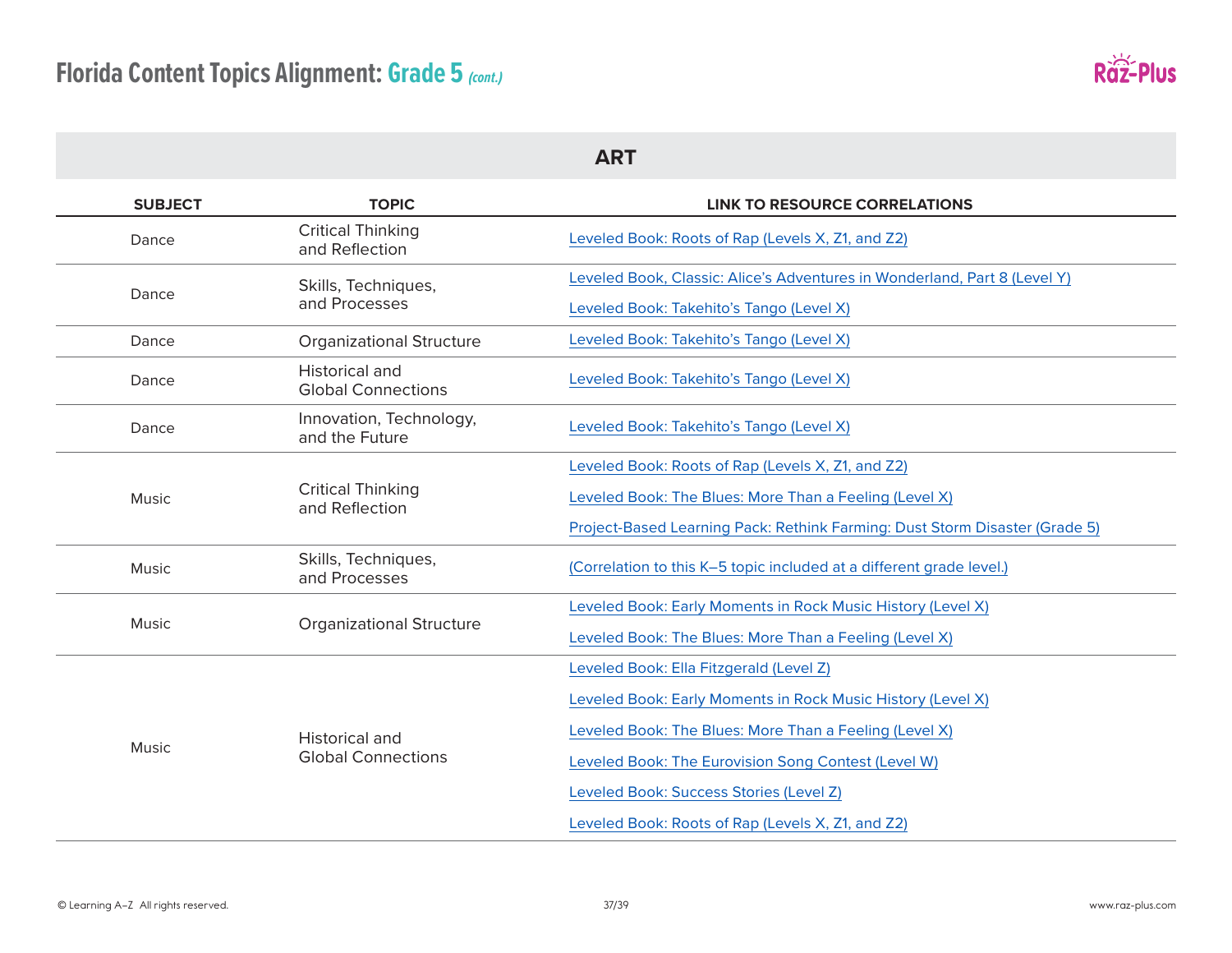

| <b>SUBJECT</b>    | <b>TOPIC</b>                                | <b>LINK TO RESOURCE CORRELATIONS</b>                                 |
|-------------------|---------------------------------------------|----------------------------------------------------------------------|
| <b>Music</b>      | Innovation, Technology,<br>and the Future   | (Correlation to this K-5 topic included at a different grade level.) |
| <b>Theatre</b>    | <b>Critical Thinking</b><br>and Reflection  | (Correlation to this K-5 topic included at a different grade level.) |
| Theatre           | Skills, Techniques,<br>and Processes        | Reader's Theater Script: Tom Sawyer (Grade 5)                        |
| Theatre           | <b>Organizational Structure</b>             | Close Read Passage: Playing in the Play (Level X)                    |
|                   |                                             | Leveled Book: Acropolis Adventure (Level Z)                          |
| Theatre           | Historical and<br><b>Global Connections</b> | (Correlation to this K-5 topic included at a different grade level.) |
| Theatre           | Innovation, Technology,<br>and the Future   | (Correlation to this K-5 topic included at a different grade level.) |
| Visual Art        | <b>Critical Thinking</b><br>and Reflection  | Close Reading Pack: What makes something a work of art? (Grade 5)    |
| Visual Art        | Skills, Techniques,<br>and Processes        | Leveled Book: Body Art (Level X)                                     |
|                   |                                             | Leveled Book: Make an Impression (Level X)                           |
|                   |                                             | Leveled Book: The History of Anime (Level Z1)                        |
| <b>Visual Art</b> | <b>Organizational Structure</b>             | (Correlation to this K-5 topic included at a different grade level.) |